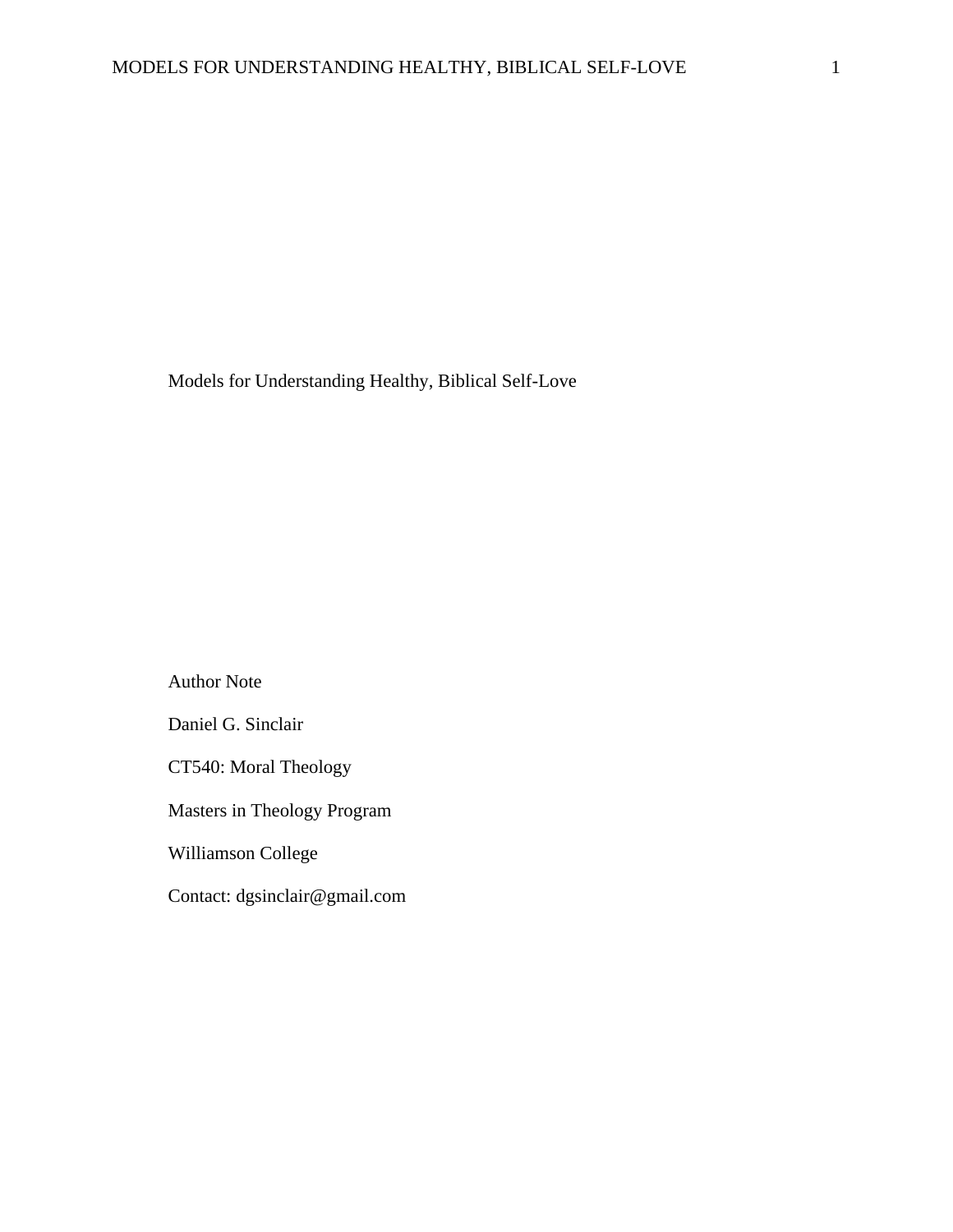<span id="page-1-0"></span>

| Contents       |  |  |  |
|----------------|--|--|--|
| $\mathbf{1}$   |  |  |  |
| 1.1            |  |  |  |
| 1.2            |  |  |  |
| $\overline{2}$ |  |  |  |
| 2.1            |  |  |  |
| 2.1.1          |  |  |  |
| 2.1.2          |  |  |  |
|                |  |  |  |
| 2.2            |  |  |  |
| 2.3            |  |  |  |
| 2.4            |  |  |  |
| 2.5            |  |  |  |
| 2.5.1          |  |  |  |
| 2.5.2          |  |  |  |
| 2.5.3          |  |  |  |
| 2.6            |  |  |  |
| 3              |  |  |  |
| 3.1            |  |  |  |
|                |  |  |  |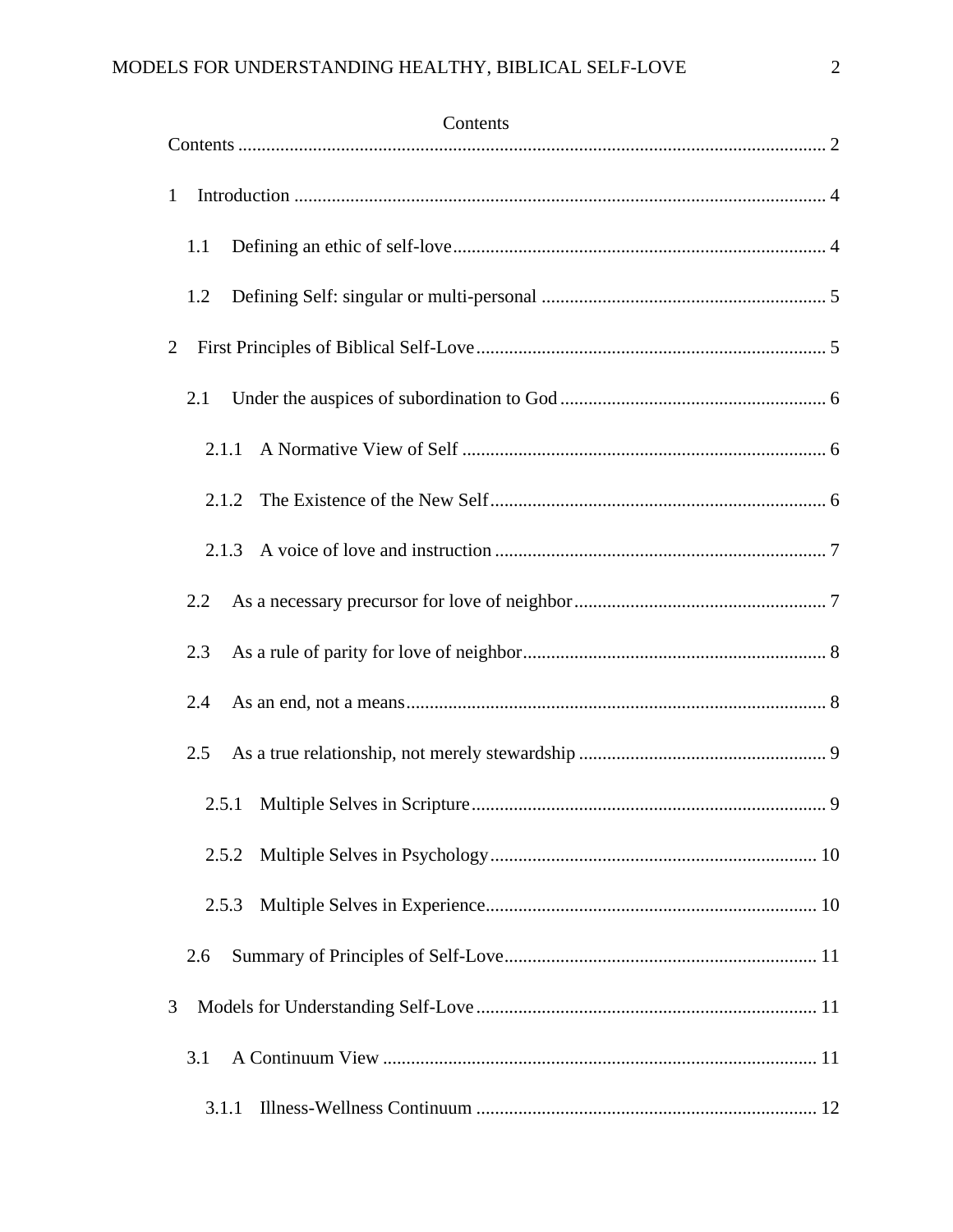|   | 3.1.2 |                                                                                 |  |  |
|---|-------|---------------------------------------------------------------------------------|--|--|
|   | 3.1.3 |                                                                                 |  |  |
|   | 3.2   |                                                                                 |  |  |
|   | 3.2.1 |                                                                                 |  |  |
|   |       |                                                                                 |  |  |
|   | 3.3   |                                                                                 |  |  |
|   | 3.3.1 |                                                                                 |  |  |
|   | 3.3.2 |                                                                                 |  |  |
| 4 |       |                                                                                 |  |  |
|   | 4.1   |                                                                                 |  |  |
|   | 4.2   | How do we distinguish between healthy and unhealthy self-love?  18              |  |  |
|   | 4.3   | How can we recognize and honor the created self if it is corrupted? 18          |  |  |
|   | 4.4   |                                                                                 |  |  |
|   | 4.5   | Didn't Paul merely take a neutral, not radically positive view in Romans 12? 19 |  |  |
|   | 4.6   |                                                                                 |  |  |
| 5 |       |                                                                                 |  |  |
| 6 |       |                                                                                 |  |  |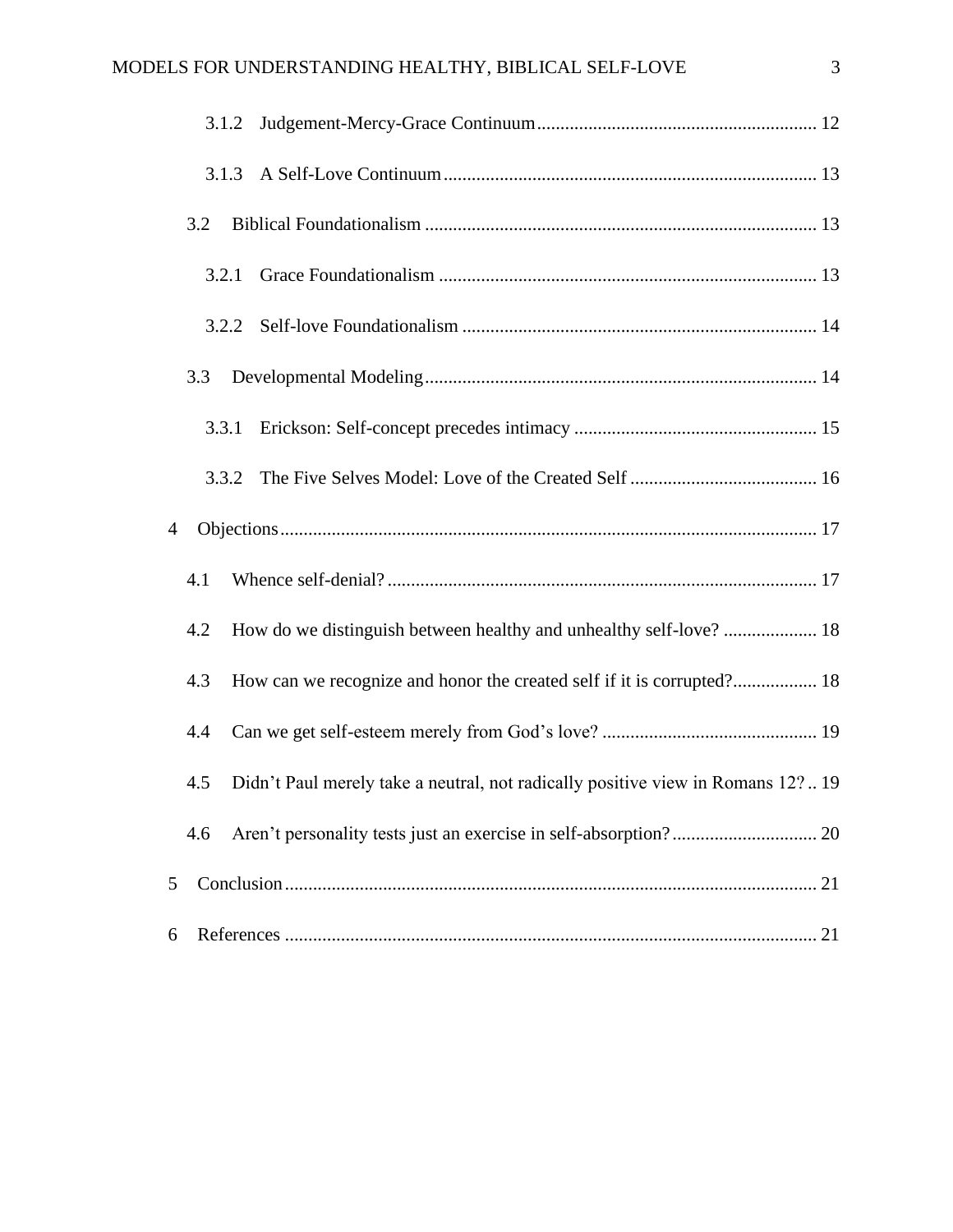### **1 Introduction**

<span id="page-3-0"></span>In Evangelical circles, *self-love* is an idea and practice often viewed with suspicion, if not outright hostility, often being equated with *selfishness*. Little distinction is made between an unhealthy self-focus and a healthy, biblical self-love. Our biblical and practical need for a healthy self-concept is often poorly addressed by a redirection towards a focus on God and our redeemed, or new self "in Christ" (Galatians 3:26-38). This a misdirection *away* from our created self rather than a helpful response. In this paper, I present a theology of healthy self-love based on the two "greatest commandments" of love for God, self, and others. Second, I present three theological models for understanding self-love; the *continuum, foundational,* and *human development* models. Included in the latter is an original "5-Selves" developmental model for understanding the importance and role of loving our *created* self, a.k.a. a *healthy self-love*. Lastly, I address objections, including dicussions of *self-denial, sin's corruption of the created self, distinguishing healthy and unhealthy self-love, God's place in restoring our attitude towards self,* and *the popularity of personality tests and other tools of self-understanding.*

### <span id="page-3-1"></span>**1.1 Defining an ethic of self-love**

As an *ought* or *duty*, self-love might be grounded in Jesus' second greatest commandment to love neighbor as self. However, this is tenuous because in the phrase, "love your neighbor as yourself," self-love is not presented as an imperative, but at best as an assumption of natural law (NL). As such, even though we may seek direct commands for self-love in scripture, the bulk of the ethical argument for self-love must be based on NL and not divine command (DC). Self-love, however, may also be viewed as supported by a virtue ethic (VE) in that self-love is seen as a virtue, an end in itself that leads to the ability to love others. We will see VE appear in both our applications of Kant and Erickson.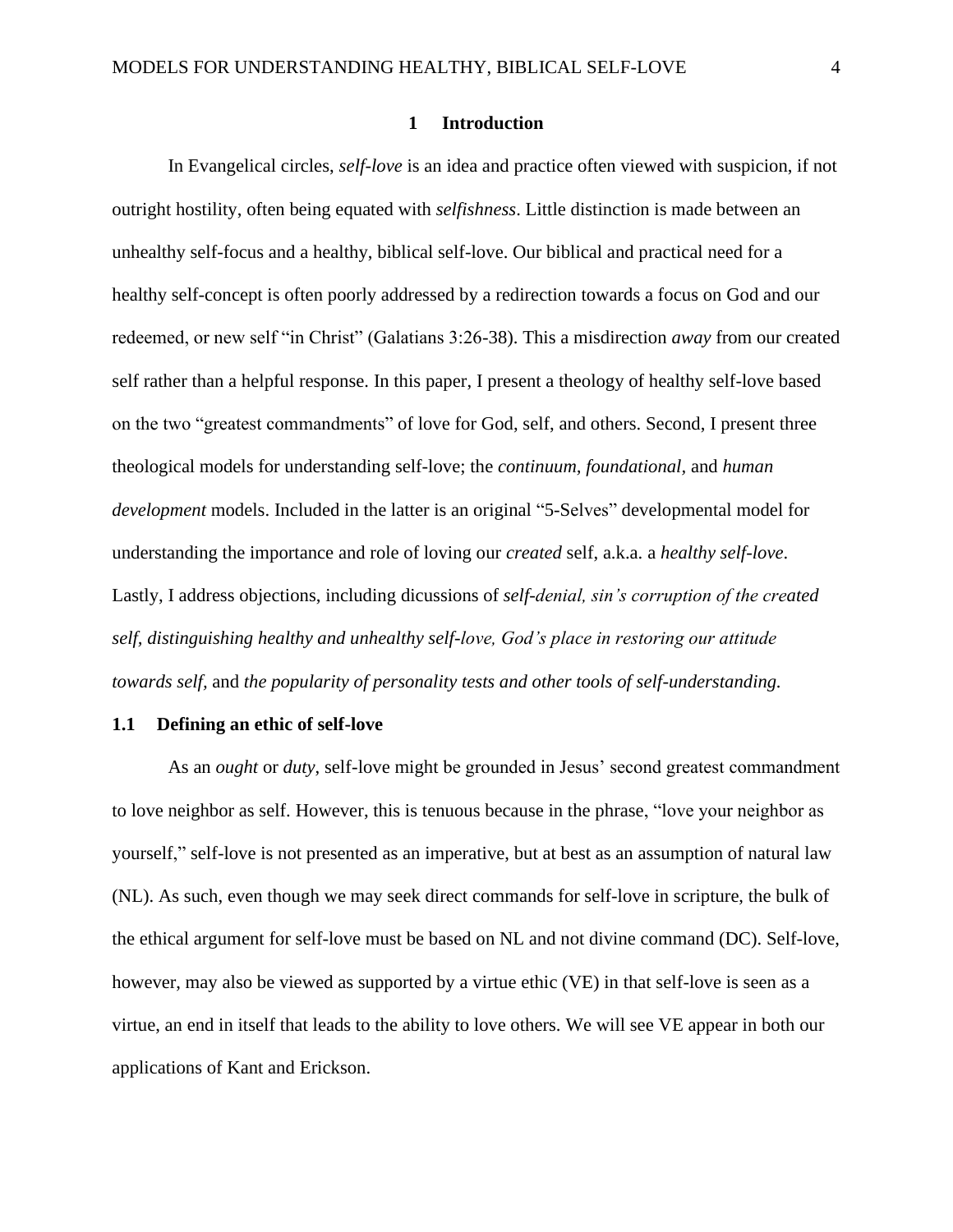### <span id="page-4-0"></span>**1.2 Defining Self: singular or multi-personal**

To support a relational aspect for self-love, I must posit multiple selves. This creates a riddle that must be solved – are humans multi-personal, similar to the triune God, or at least bipersonal? If so, what makes up these persons, and how distinct are they? In scripture, philosophy, psychology, and individual experience, there is some evidence for multiple selves in activities such as *inner dialogue* and *executive brain function*, but even so, most of these disciplines present the "self" as a singular consciousness (pathologies like schizophrenia aside). Do we have multiple *loci* of our selves, or do we merely have multiple *perspectives* of a unified self?

A meaningful and congruent multi-personal model can be assembled from (a) the biblical descriptions of our *created, fallen,* and *recreated* selves (Stott, 1986, p. 285), inner dialogue, and the executive functions of directing our minds and wills, (b) the psychological elucidation of functional selves in such models as the tripersonal *Transactional Analysis* (parent-self, adult-self, child-self) and other developmental models, and (c) our own experience of inner dialogue. I propose that at least a two-self model may be adopted, where the self is not a solitary persona, and where multiple selves do not violate the unity of the individual. This allows for relational love between *our executive or adult selves* and our *inner or child selves* as persons. Additional selves, such as the parent self of TA or those of the 5 Selves model below may also be viewed as unique loci of personality, yet part of a unified whole.

### **2 First Principles of Biblical Self-Love**

<span id="page-4-1"></span>Jesus replied: "'Love the Lord your God with all your heart and with all your soul and with all your mind.' This is the first and greatest commandment. And the second is like it: 'Love your neighbor as yourself. (Matt. 22:37-39, NIV)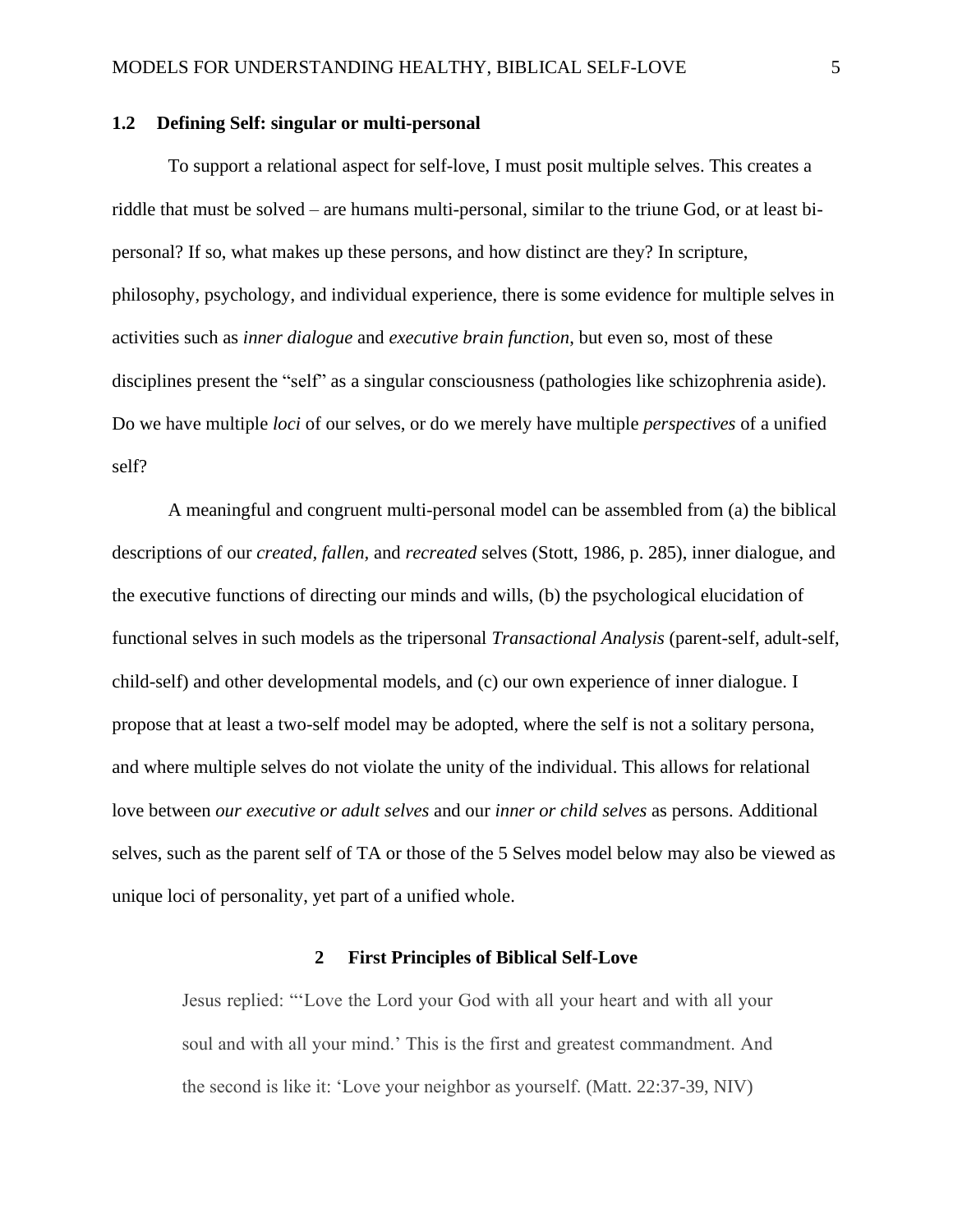### <span id="page-5-0"></span>**2.1 Under the auspices of subordination to God**

A relationship of intimacy with and subordination to God provides a protective framework under which a developing healthy self-love can safely flourish. It provides (a) a blueprint for what is normative, (b) deliverance from the power of sin and power to pursue transformative truth, and (c) divine instruction and love. Taken together, these benefits help us avoid misidentifying our true selves, put off our false selves mired in sin, and discover and develop our inner selves with the intimate aid of the Creator of those selves.

### <span id="page-5-1"></span>*2.1.1 A Normative View of Self*

The noetic effects of sin and the reality of a fallen self, known biblically as our "old self, which belongs to [our] former manner of life and is corrupt through deceitful desires" (Ephesians 4:22), can make it hard to distinguish our "true," created self. Thankfully, we have the scriptures which describe God's designs and *telos* for mankind. The scriptural descriptions of the uncorrupted person help us distinguish what is true about such topics as sexual orientation v. perversion, personality vs. character faults, and right actions and intent vs. sinful actions and intents which we may be tempted to excuse as "natural."

### <span id="page-5-2"></span>*2.1.2 The Existence of the New Self*

As we seek to discover our *created* self, regeneration gives us new spiritual insight, as well as a "new self" to put on. With the Holy Spirit within us, we have the ability to see and put off the false self in a way that the unregenerate person can not. Though seeking the potential of the created self is sometimes powerfully accomplished by the human potential movement without the Spirit or the new self, the absence of these safeguards means a greatly reduced ability to proceed without idolizing the self or worse, following demonic "spirit guides." In addition to greater *awareness* of sin and truth, the presence of the new, redeemed self also gives us *motivation* and *power* to leave the false self behind.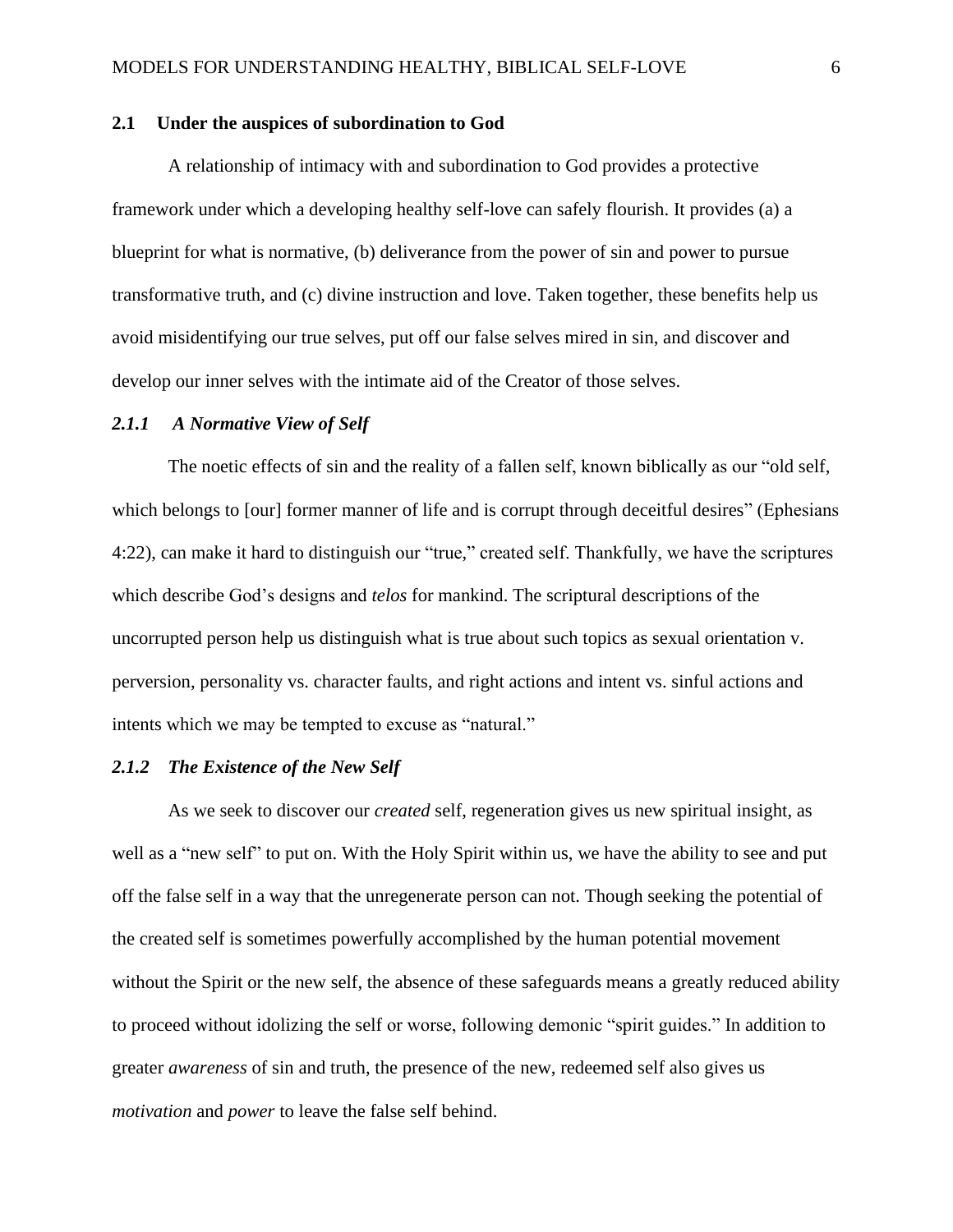# <span id="page-6-0"></span>*2.1.3 A voice of love and instruction*

Modern psychology has established that our sense of self is forged within our relationships, especially with our primary caretakers as children.<sup>1</sup> When healing and re-forming a healthy sense of self, we need more than just our own self-love - we require the love of *another*, a loving parent. God is this perfect loving parent (see Matthew 7:11). Without this, we are limited to "reparenting" ourselves, which I contend (partly through experience) is an order of magnitude inferior to being reparented by God.<sup>2</sup> Additionally, the guidance and encouragement of God can help ensure a meaningful *sequence* to our healing, and can be a real hedge against deception and discouragement.

# <span id="page-6-1"></span>**2.2 As a necessary precursor for love of neighbor**

Jesus' saying may imply a sequential priority between self- and other-love. Psychology and experience admit that if we despise ourselves, we will certainly treat our neighbor in the same fashion, and any love we offer may not come from wholeness but from the need for selfworth, approval or reciprocity. Giving love to others atop ignorance or loathing of one's self may actually be an unheatlthy *abuse* of the self, like chewing on a bad tooth or whoring one's self for approval or duty:

The idea expressed in the Biblical "Love they neighbor as thyself!" implies that respect for one's own integrity and uniqueness, love for and understanding of one's own self cannot be separated from respect and love and understanding for another individual. The love for my own self is inseparably connected with the

 $1$  The idea that our sense of self is forged in relationship with our primary caretakers is part of the foundation of Object Relations Therapy (ORT), where the relationship with the therapist is the primary method of healing the self-concept, in place of the earlier parents (Cashdan, 1988; Erikson, 1993).

<sup>&</sup>lt;sup>2</sup> Research has been done correlating ORT with our perception of God and the role of God as the primary object of relationship in healing (McDargh, 1983; Parker, 2008; Rizzuto, 1974)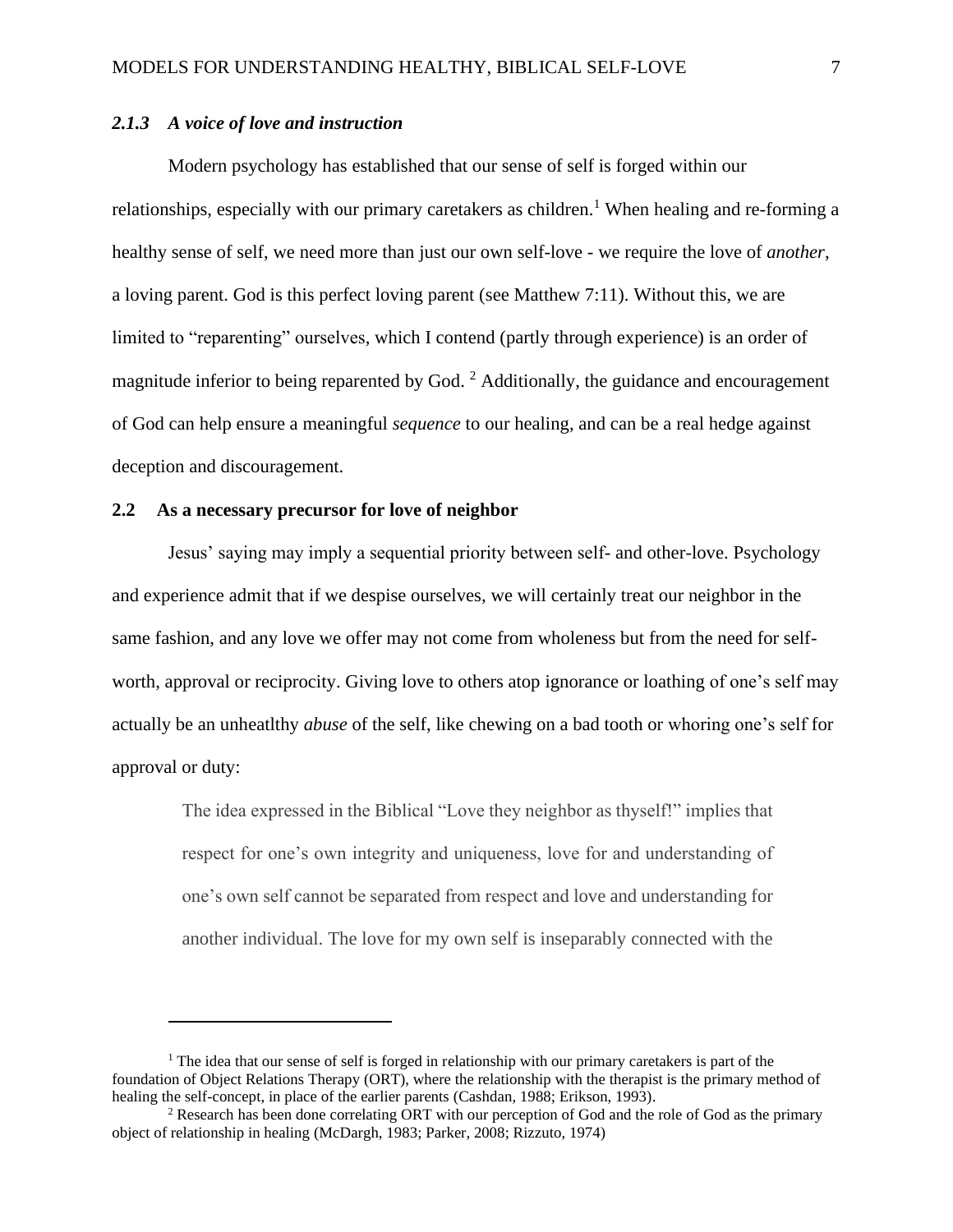love for any other being....If an individual is able to love productively, he loves himself too; if he can love *only* others, he cannot love at all. (Fromm et al., 1989, pp. 53–54)

### <span id="page-7-0"></span>**2.3 As a rule of parity for love of neighbor**

Not only is healthy self-love a necessary precursor to a healthy love of others, it may also set a limit on how much we may truly be able to love others. Here, Jesus is *requiring* us to love others to the same extent we love ourselves, and he may also be admitting that we are unable to go *beyond* that, and that he therefore does not require that (we will address self-denial and "considering others as more important than ourselves" later). Jesus' use of the word "as" or "in the same manner" indicates at least a general rule of parity; a rule of thumb, or perhaps a minimum requirement and/or maximum threshold. Meister Eckhart, the 13<sup>th</sup>-century German theologian and mystic, stated this principle of parity in this way:

If you love yourself, you love everybody else as you do yourself. As long as you love another person less than you love yourself, you will not really succeed in loving yourself, but if you love all alike, including yourself, you will love them as one person and that person is both God and man. Thus he is a great righteous person who, loving himself, loves all people equally. (Eckhart, 1941, p. 204)

# <span id="page-7-1"></span>**2.4 As an end, not a means**

We must be careful not to assume that because self-love is a necessary precursor to otherlove, that self-love is merely a means to the end of loving others. As Kant intoned, true love for persons must be an end in itself to be ethical. Love for our own person must be more than a means to an end. However, it must also not be seen as the ultimate end, and Jesus' inclusion of love of others, in subordination to the ultimate end of loving God, keeps the end of true self-love from being a complete and final goal.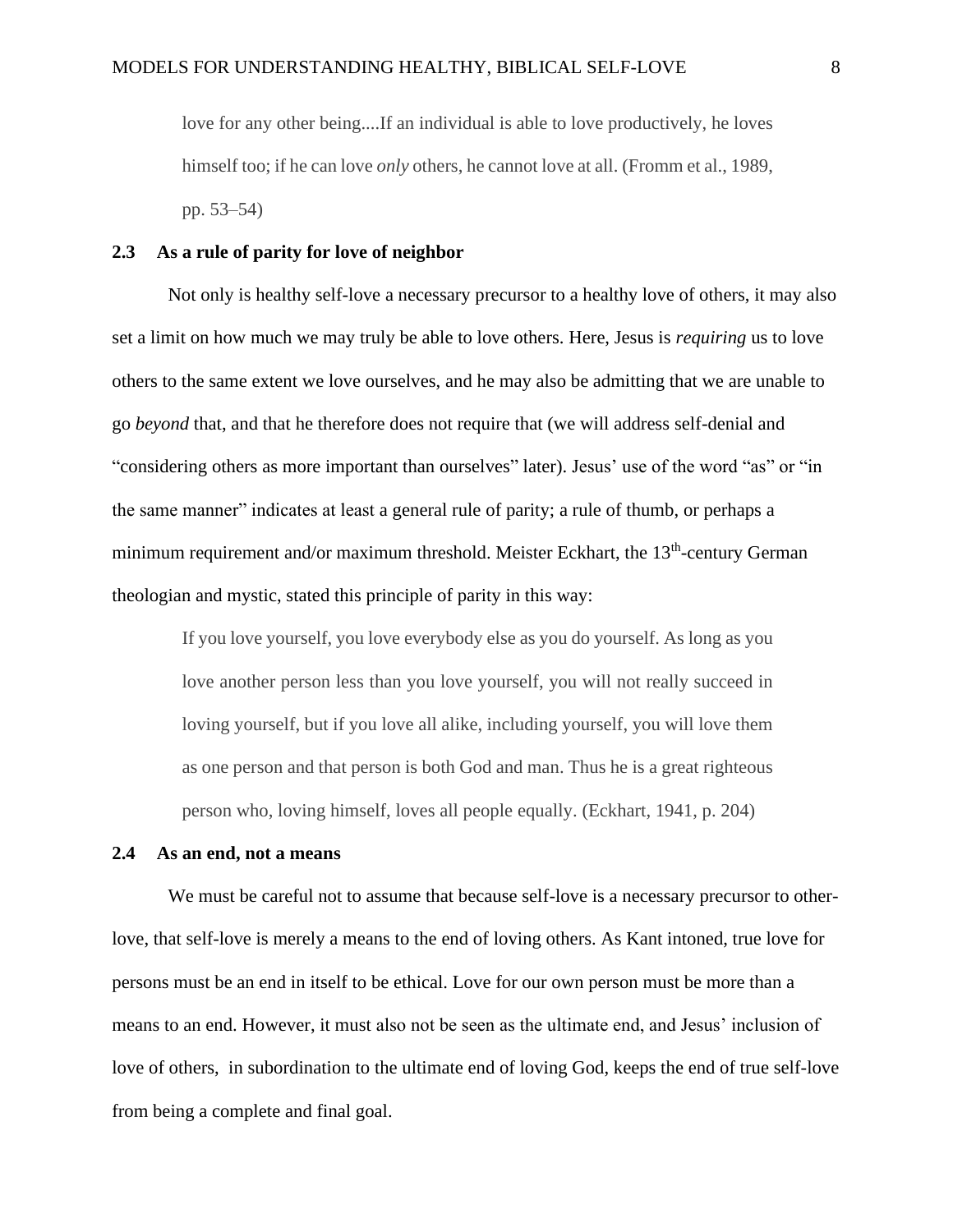### <span id="page-8-0"></span>**2.5 As a true relationship, not merely stewardship**

Self-love is not distinguished in the two greatest commandments in any other way than the objects of their love (God, self, others). <sup>3</sup> Therefore all must involve love of a *person,* and so self-love must be more than mere stewardship of ourselves as an inanimate resource. Noted psychologist Eric Fromm describes the necessary attributes of true love as *care, responsibility, respect, and knowledge* of another (Fromm et al., 1989, p. 24). These are not possible if our love for self is impersonal:

The desire to know all of man, his innermost secret…can never be fulfilled in knowledge of the ordinary kind, in knowledge only of thought….It is [fulfilled in] the daring plunge into the experience of union. (Fromm et al., 1989, pp. 28– 29)

Love always involves the union of at least two beings, and in the case of self-love, we must appeal to the existence of many selves. We therefore now turn to the evidence of multiple selves in scripture, psychology, and our own experience.

# <span id="page-8-1"></span>*2.5.1 Multiple Selves in Scripture*

One biblical evidence of multiple selves is seen in the *inner dialog* of David, recorded in both Psalm 42:5,11 and 43:5:

Why, my soul, are you so dejected? Why are you in such turmoil? Put your hope

in God, for I will still praise him, my Savior and my God. (Psalm 42:5)

Additionally, Psalm 4:4 is often interpreted as an inner dialogue; "commune *with* your heart on your bed," not just "meditate *within* your heart." The Apostle Paul's inner struggle between the

<sup>&</sup>lt;sup>3</sup> A common aphorism in Christian circles is that "JOY comes from putting Jesus first, Others second, and Yourself last." Though this seems congruent with such concepts as seld-denial and considering others more highly than ourselves (Phi. 2:3), it may actually present an unhealthy sequence that helps perpetuate low self regard.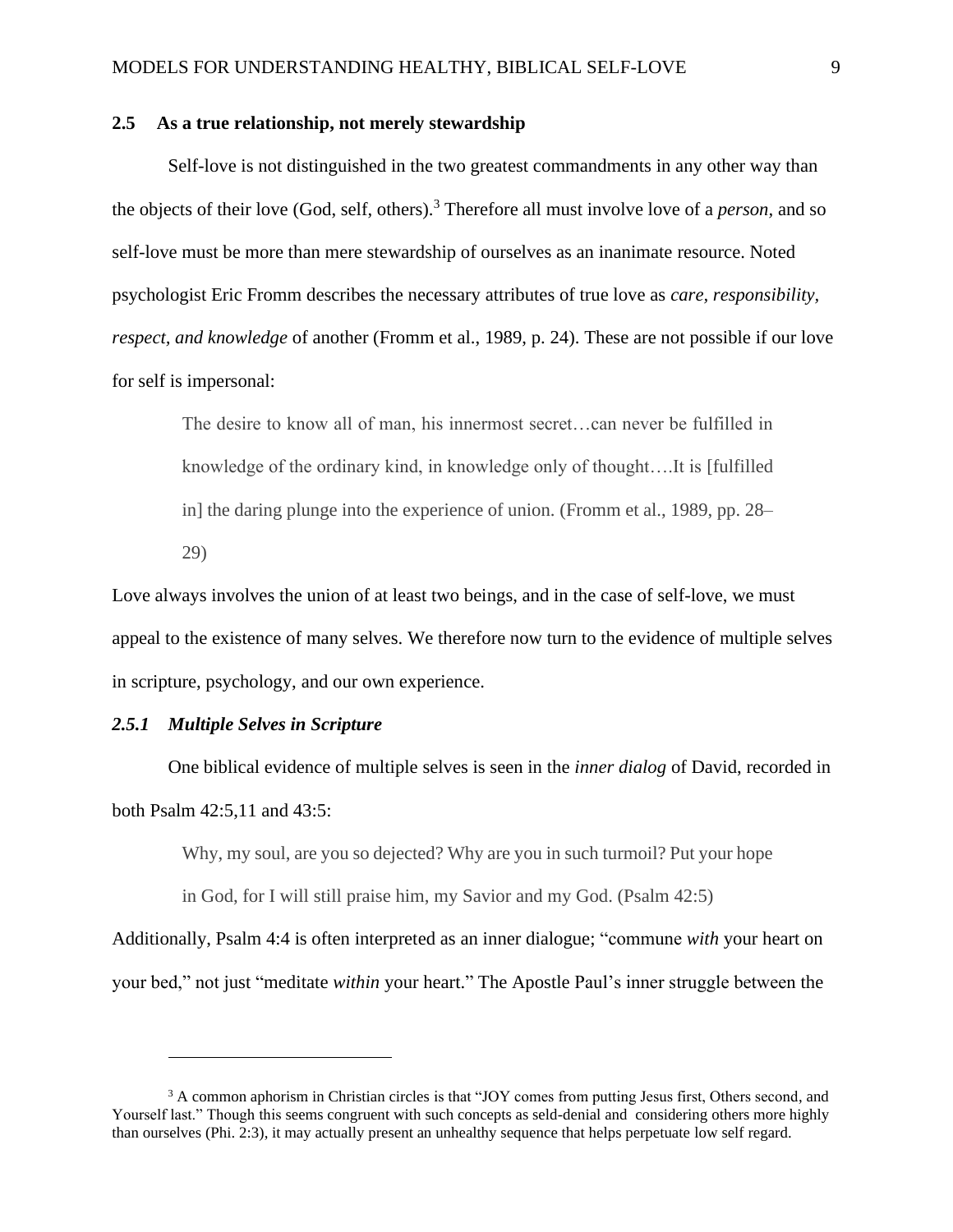old and new man, as well as the fact that he is an external observer of this dynamic in Romans 7 (as well as Colossians 3:10, Ephesians 4:24), is another support for multiple selves in scripture, or at least for an executive self operating on and above the self.

# <span id="page-9-0"></span>*2.5.2 Multiple Selves in Psychology*

The psychological model named *Transactional Analysis* (TA) posits that we have three selves – an internalized *parent* self, an *adult* self, and a *child* self. To heal the inner child (our "true self"), TA asks us to change our "parent tapes" (the internalized words of approval and disapproval we received as children), thereby aiding in healing our self-concept (Moroney, 1989).<sup>4</sup> This "reparenting" can be effective and demands that we interact with our various selves. Note that by adding God as the additional or primary "parent" voice, we may provide extra, if not better healing in this modality, though progress has been shown in merely "reparenting one's self." TA is amenable to use in healing our "inner child," as is Erickson's model of psychosocial development (Bradshaw, 1990; Erikson, 1993). This search for the "true" self, or "created" self is the subject of so many self-help books, both Christian and non, that it's nearly a byword (e.g. Palmer, 1999).

# <span id="page-9-1"></span>*2.5.3 Multiple Selves in Experience*

As with the problem of evil, there may be a logical and exegetical case made for the existence of many interacting selves within us, but there is also a strong evidential argument. The fact that we can take an abstract, executive view of ourselves, and converse within ourselves is a common, if not universal experience supporting the multi-self thesis.

<sup>4</sup> It is interesting to note that Frame's triperspectivalism easily matches the TA model, where the parent is the normative view, the adult is the situational, and the child is the existential (Frame, 2017). This may lend credence to the TA model.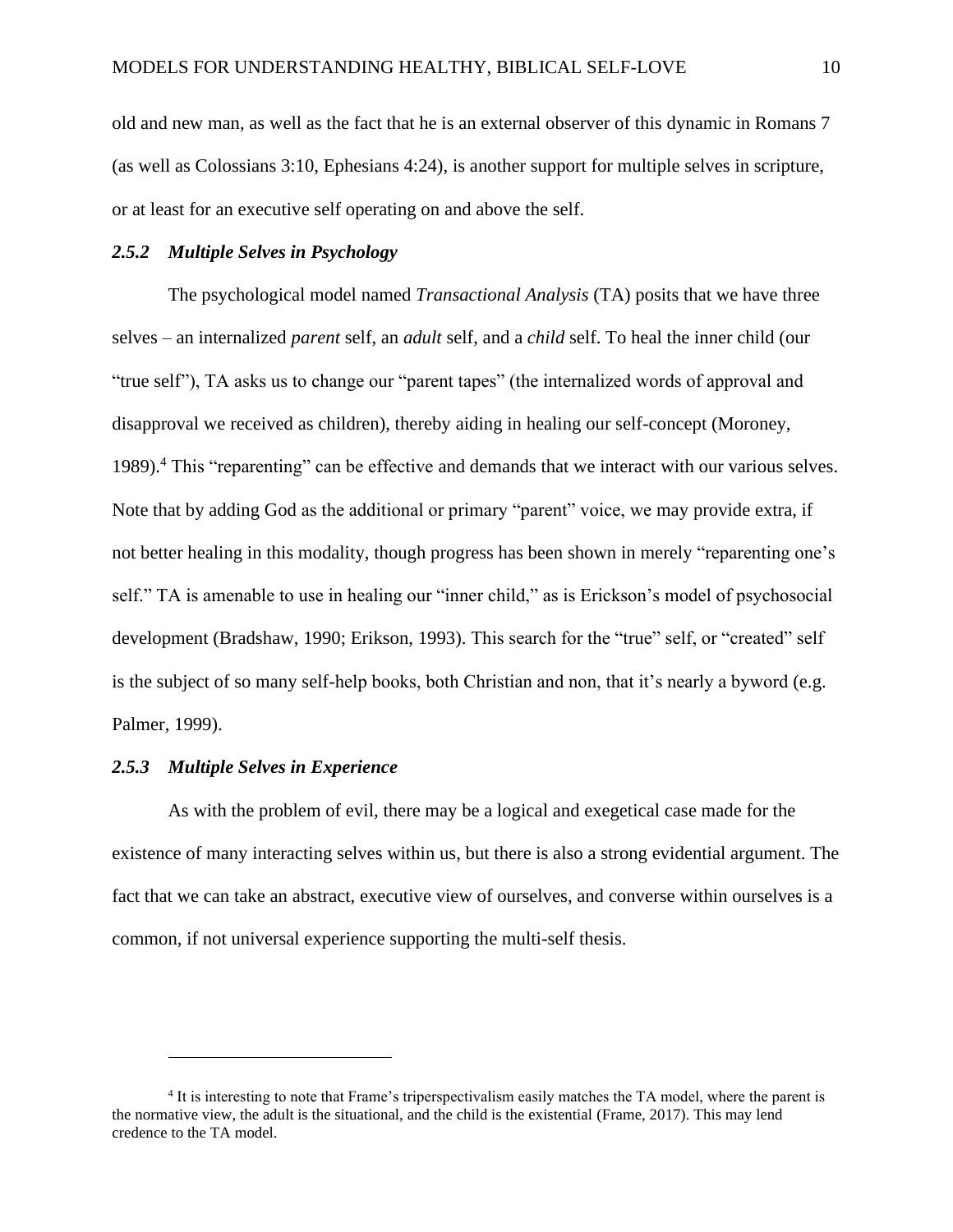### <span id="page-10-0"></span>**2.6 Summary of Principles of Self-Love**

Jesus' short summation of the law in two distinct, prioritized rules of love presents a meaningful framework for self-love. Under the safeguards of the primacy of God, healthy selflove may flourish. It is a prerequisite for love of neighbor and must be employed through the rule of parity – that our love of others must not outstrip our care for ourselves, lest we end up abusing ourselves and caring for others from unhealthy, if not sinful motivations such as a need for approval or avoiding guilt, or even avoiding our own pain and dysfunction. Love itself requires a relationship with a true "other," and so self-love must be an end, not merely a means to loving others, and must involve our multiple "selves." These principles provide some answers to how and why we must engage in self-love, but how are we to understand the definition of self and self-love within a biblical framework, especially in relation to other possible "selves" that may exist, such as our "fallen" or "false" self? How does this relate to Paul's "old" and "new" selves, and our wrestling with putting on this new self (Ephesians 2:24, Colossians 3:10)?

### **3 Models for Understanding Self-Love**

<span id="page-10-1"></span>Biblical models for understanding and prioritizing self-love include the *continuum, foundationalist,* and *developmental* models*.* 

# <span id="page-10-2"></span>**3.1 A Continuum Model**

A spectrum of values for an attribute may be described on a continuum, and it is possible to view self-love on a spectrum. But for perspective, let us first examine two other helpful continuum models – the *illness-wellness continuum* and the *judgment-mercy-grace continuum*. We can then propose a *self-love continuum* and argue that we must aim for the top of the continuum, not the middle or bottom.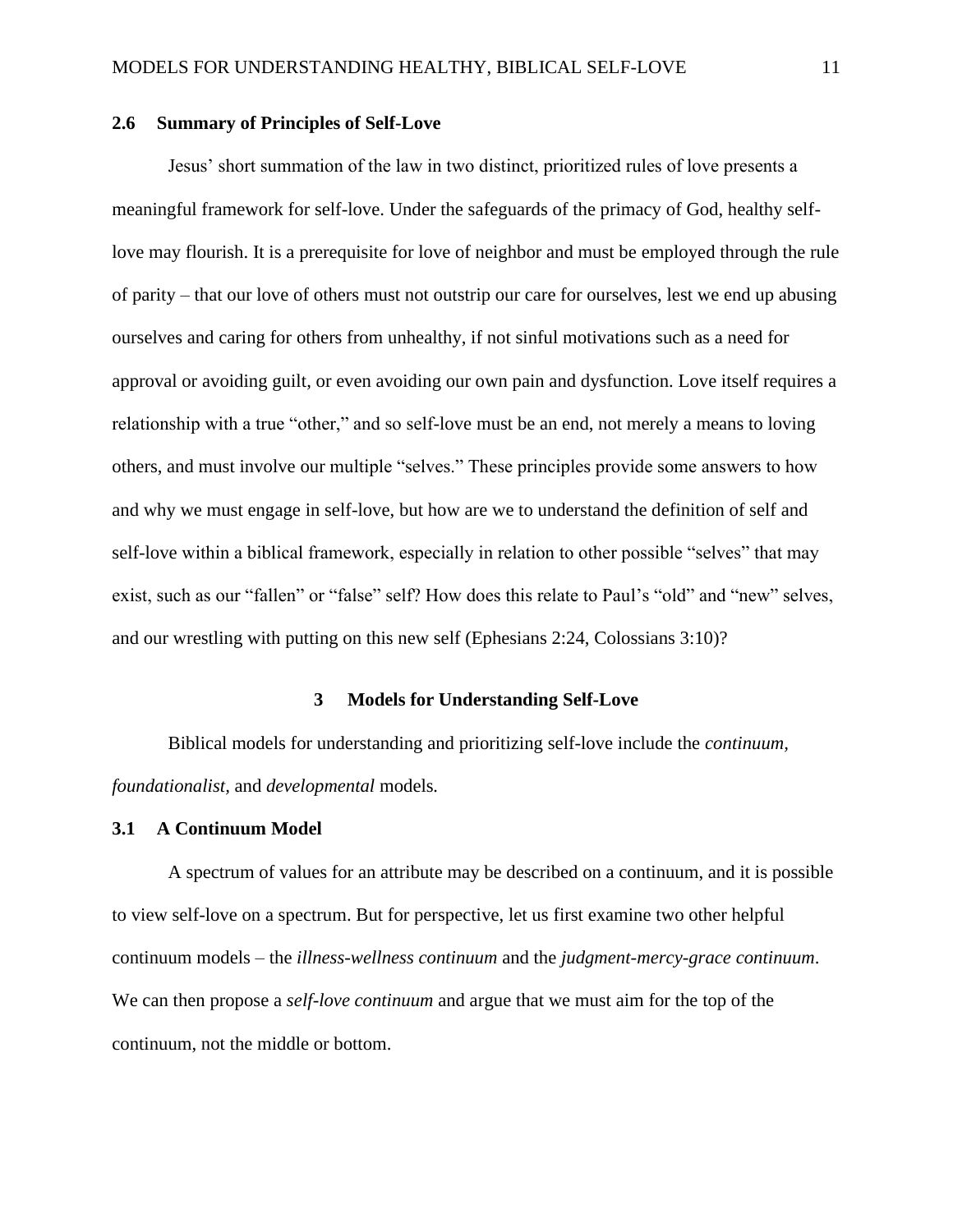# <span id="page-11-0"></span>*3.1.1 Illness-Wellness Continuum*

The *Illness-Wellness Continuum* summarized in [Figure 1](#page-11-2) has revolutionized modern medicine by emphasizing that healthcare must do more than get us to a *neutral* position of being not-sick, but to a *positive* wellness that moves us far from sickness to a resilient position with margin (Travis & Ryan, 2004).

#### <span id="page-11-1"></span>*3.1.2 Judgement-Mercy-Grace Continuum*

The *illness-wellness continuum* is an extrabiblical model, but there is a surprisingly similar model in the *judgment-mercy-grace* model [\(Figure 2\)](#page-11-3). As commonly understood, God's mercy in salvation moves us from a *negative* position of guilt to a *neutral* state of forgiveness (not getting the punishment we deserve),

while God's grace moves us to a *positive* position (receiving the many gifts of God that we do *not* deserve).

This grace-based model, however, brings up some alarming possibilities – if we move from a place of mere forgiveness to one of complete liberation from the demands of the law, won't we be inviting licentiousness? Won't we be tempted to abuse this freedom with selfindulgence? Isn't such a grace a gross overstatement that removes our duties and promotes sinful behaviors? That is a genuine concern when such a radical gospel of free righteousness is preached. But note how the Apostle Paul responds to this logical concern:



<span id="page-11-2"></span>*Figure 1: Simplified Illness-Wellness Continuum*



<span id="page-11-3"></span>*Figure 2: The Judgement-Mercy-Grace Continuum*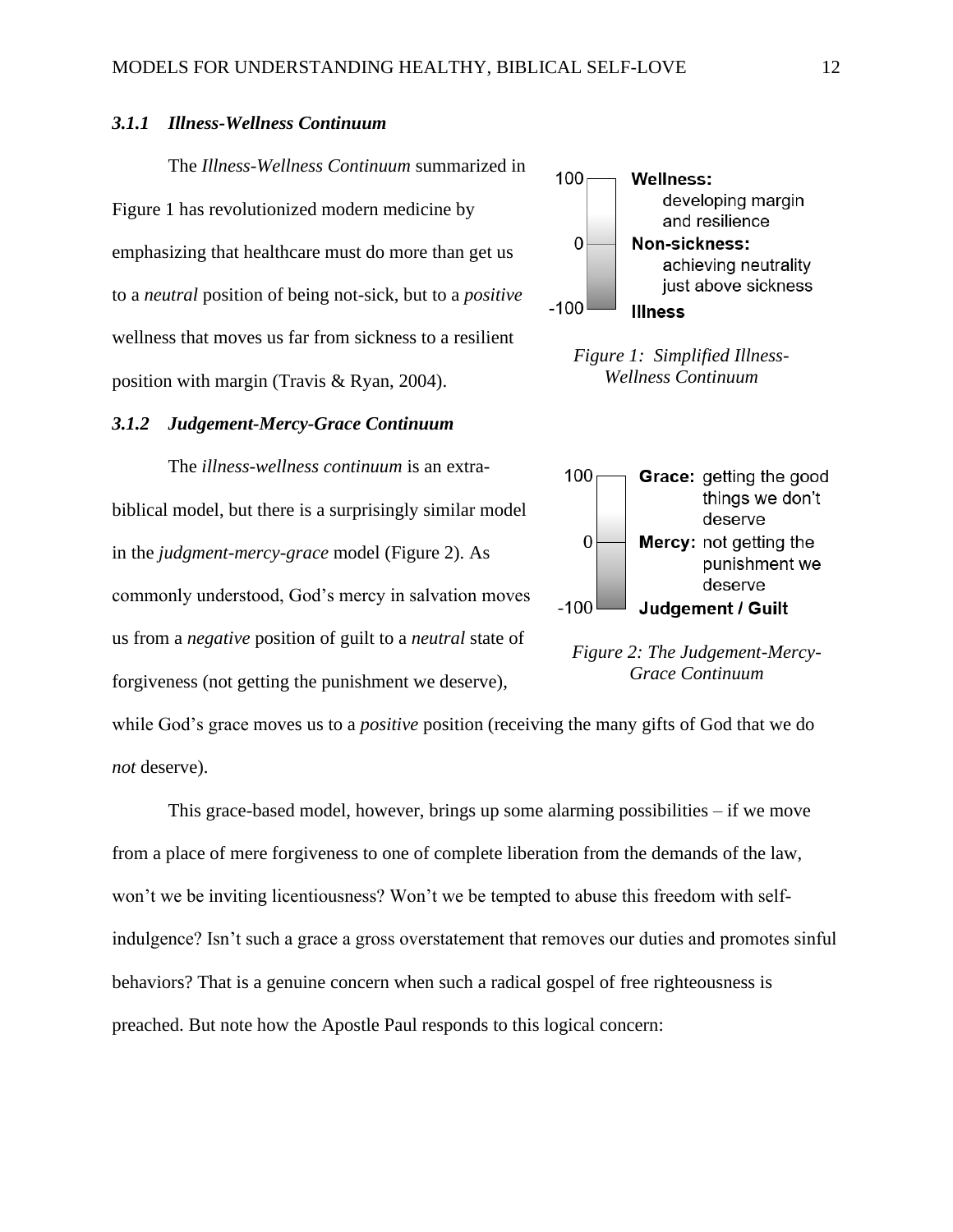Well then, should we keep on sinning so that God can show us more and more of his wonderful grace? Of course not! Since we have died to sin, how can we continue to live in it? (Romans 6:1-2 NLT)

He responds that *such a concern would be valid if a person was not regenerated*. But such a dangerous grace is *the truth of the gospel,* is *workable under regeneration,* and is a *necessary foundation* for a healthy faith. The gospel of grace asks us to move to the top of the continuum.

# <span id="page-12-0"></span>*3.1.3 A Self-Love Continuum*

A similar continuum may be constructed for our view of self. We may be tempted to move from *negative* self-loathing or self-ignorance to a *neutral* and impersonal self-evaluation and stewardship, but in light of Jesus' command to love our neighbor as ourselves, and in light of the application of dangerous grace



<span id="page-12-3"></span>*Figure 3: A Self-Love Continuum*

above, we must consider the parallel of moving to the top of the continuum [\(Figure 3\)](#page-12-3). That is, to a *positive* self-love.

### <span id="page-12-1"></span>**3.2 Biblical Foundationalism**

A second model by which we may understand and implement healthy biblical self-love is a faith-development *foundationalism* model.

#### <span id="page-12-2"></span>*3.2.1 Grace Foundationalism*

The gospel emphasis on *grace* may also be stated as a type of *faith-development foundationalism.* One of the central but hardto-learn lessons of Christianity is that we must rest in and on the *foundation* of grace that God has given us, and not subtly shift to

Works Grace

*Figure 4: Grace as a foundation for good works*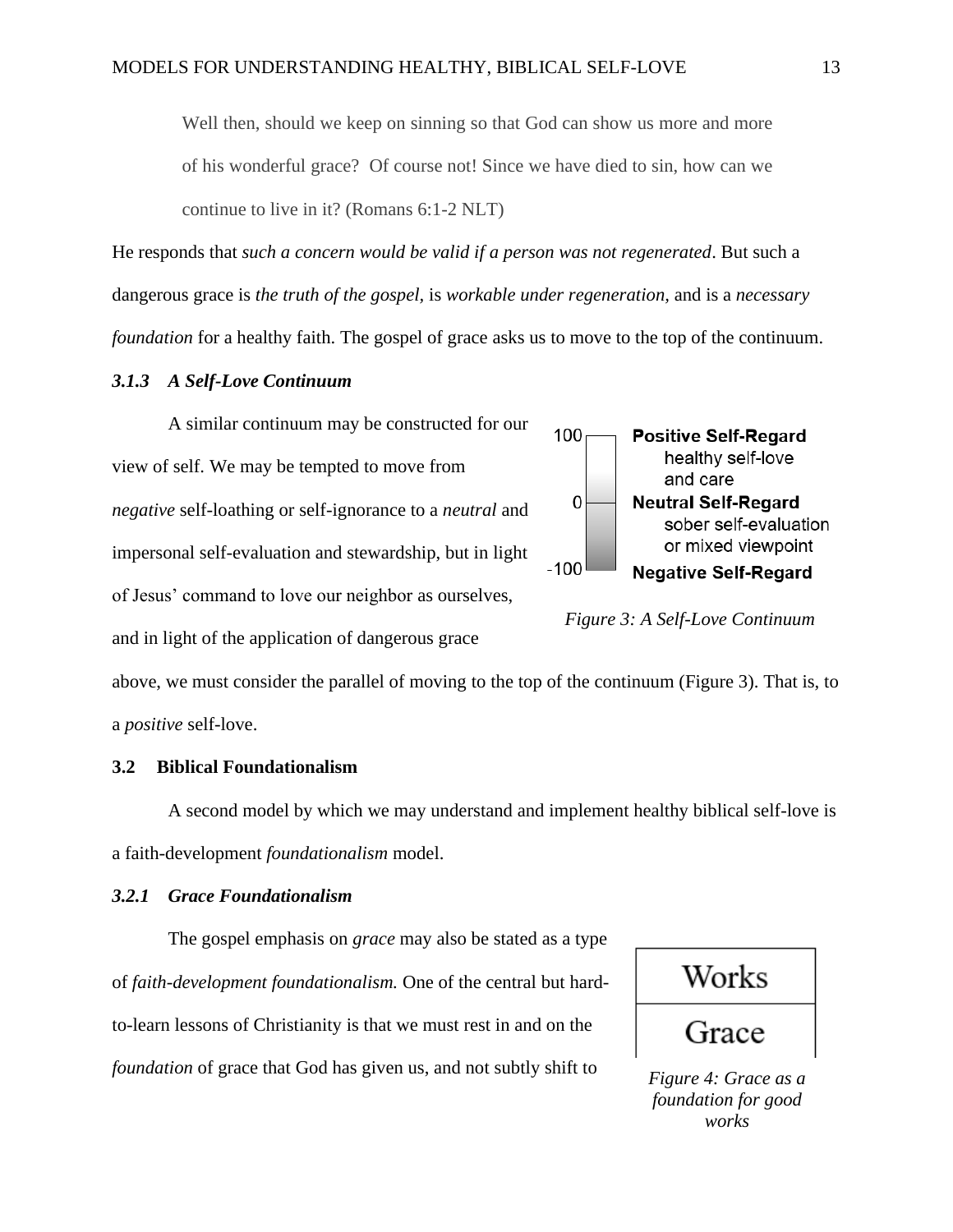doing good works out of compulsion or works-based modes of salvation or sanctification.

The human tendency to abandon grace is a real and present danger, usually due to unredeemed human nature and worldly thinking. It is seen consistently in Church history, from the Galatian church to many succeeding Christian movements such as the Wesleyan holiness movements. A failure to rest on the foundation of grace is also well explored in the first few chapters of Hebrews, which concludes that "All who have entered that rest have ceased from their works" (Hebrews 4:10). Entirely ceased! As with the aforementioned preaching of grace in Romans, the good news of God's grace seems entirely too kind, too free, and too vulnerable to human abuse! Yet it is foundational.

### <span id="page-13-0"></span>*3.2.2 Self-love Foundationalism*

This same alarmist argument may be made against healthy self-love – that it is too generous and vulnerable to human abuse. However, as claimed in [§2.2 above,](#page-6-1) healthy self-love may be a prerequisite for a healthy love of others. In this same way as grace then, self-love, formed as we receive the love of God for our created self and agree with His assessments, may be viewed as a foundational principle, perhaps as



*Figure 5: Self-love as a necessary foundation for other-love*

dangerous as grace. I am proposing, then, a *dangerous self-love*, which functions similarly to grace in that it is foundational and necessary for spiritual health, and functions properly under the lordship of Christ and mediated and empowered by the Holy Spirit within the regenerated believer.

# <span id="page-13-1"></span>**3.3 Developmental Modeling**

There are more complex models for human development, both secular and biblical. What is unique about the two models discussed below is the observation that healthy self-love, or selfconcept, is necessary for continued maturity and successful love of others. This approach is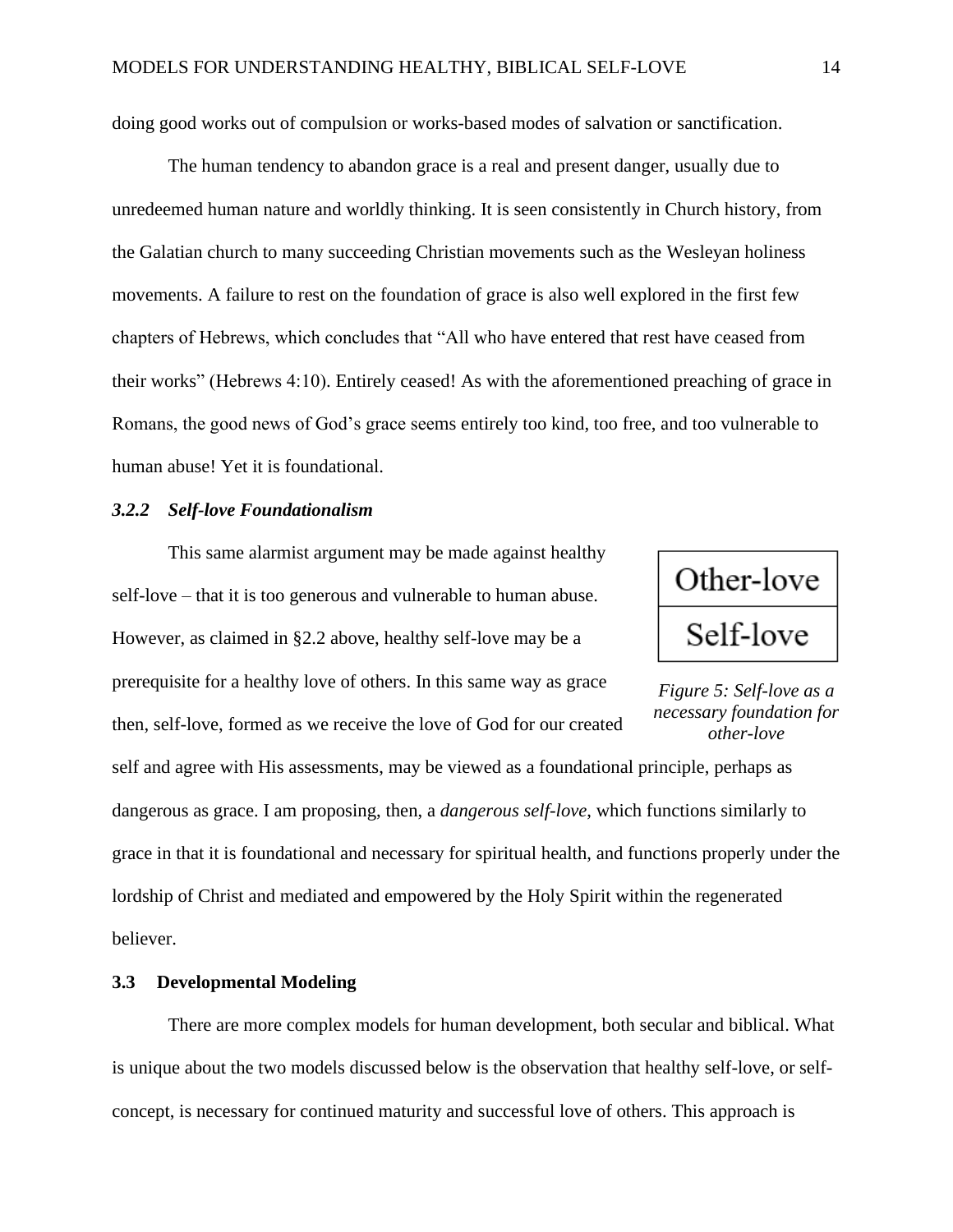different from foundationalism in that the stage for developing self-love is not a first (foundational) one, yet it is still necessary on a linear path towards maturity and love for others. 5

### <span id="page-14-0"></span>*3.3.1 Erickson: Self-concept precedes intimacy*

Erik Erickson's *Eight Stages of Psychosocial Development* [\(Figure 6\)](#page-14-1) is a wellestablished and therapeutically implemented human development model (Erikson, 1993; Sokol, 2009). In the context of self-love, a healthy individual must complete stage five, *Identity v. Role Confusion* before they can successfully enter into and complete stage six, *Intimacy v. Isolation.* Failure in healthy identity formation (stage five) can lead to an inability to



<span id="page-14-1"></span>

be in relationship (stage six) because a lack of personal identity leads to either (a) having no self to share and enjoy with another (*identity diffusion)* or (b) *identity fusion*, where one's identity exists only as a part of the other person, which is commonly known as a type of co-dependency. According to Erickson, those who are successful in stage five develop the psychological virtue of *fidelity*, which allows them to relate to others and form genuine relationships (Arnold, 2017).

As an ethical system, it is no accident that Erickson identifies the successful completion of a developmental stage as an acquired *virtue.* The virtue gained from successful completion of

<sup>&</sup>lt;sup>5</sup> Linear development models are an oversimplification of a complex process, and many developmental theorists admit to a type of *spiral dynamic*, in which each new linear stage involves a revisit to previous stages, beefing them up in light of the current stage of development (Graves, 1981, 2004; Krumm & Parstorfer, 2018). Additionally, Fowler's *Stages of Faith* suggest a similar spiral overlay to his linear development model (Fowler, 1995, p. 275)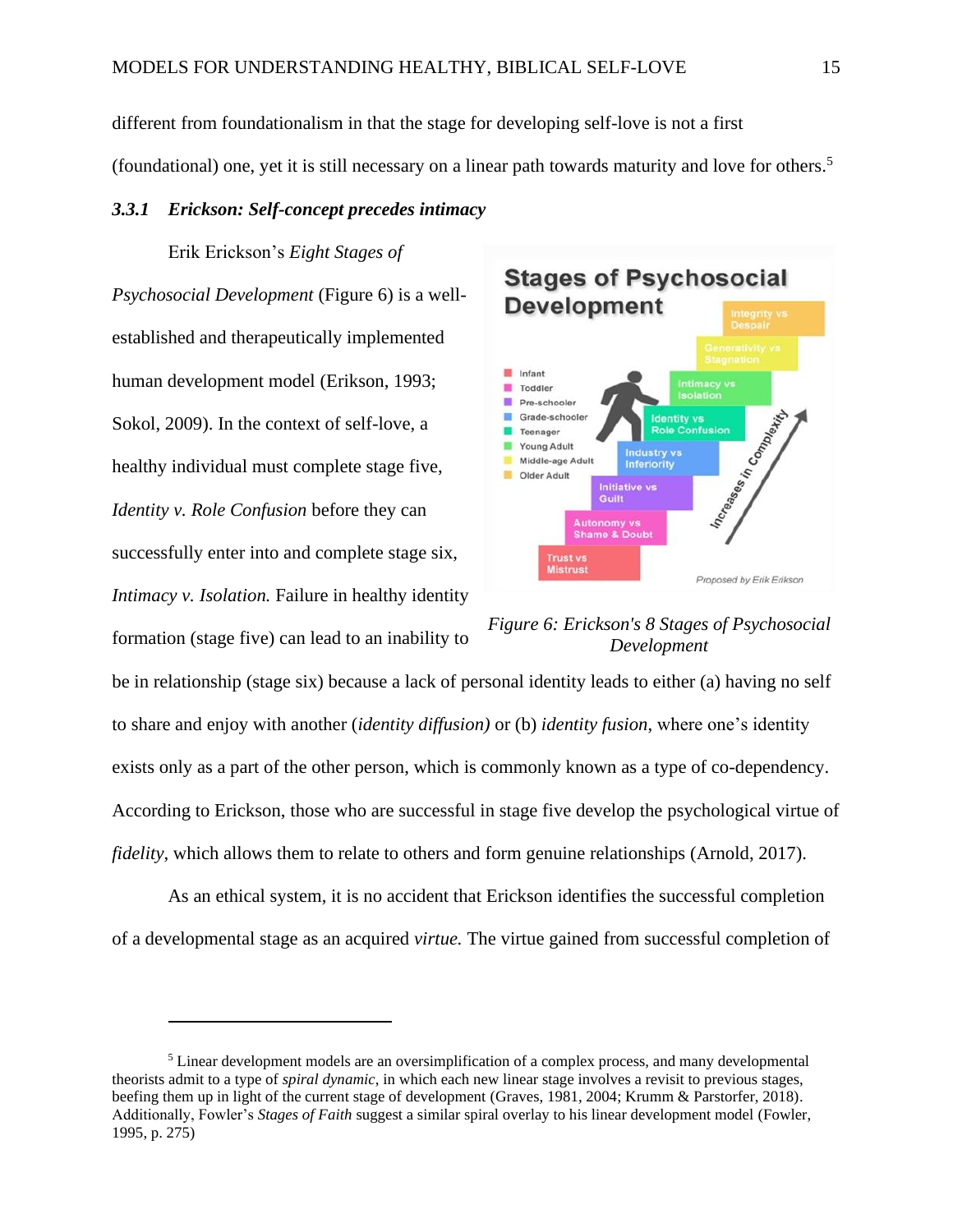stage five *fidelity*, is the acquired integrity from having your self-concept defined and congruent with your created self rather than either undefined or mal-associated with someone other than yourself. This sets us up for successful development of the subsequent stage six virtue of *love*, the ability to love others from a defined self that is ready to give into relationship (love).

# <span id="page-15-0"></span>*3.3.2 The Five Selves Model: Love of the Created Self*

I have begun to elucidate a 5 selves spirtiual development model from scripture [\(Figure 7\)](#page-15-1), first introduced in October 2020 (Sinclair, 2020), inspired and informed by John Stott's description of four selves (*created, fallen, redeemed, called)* in his classic *The Cross of Christ* (Stott,



<span id="page-15-1"></span>*Figure 7: The 5-Selves Spiritual Development Model*

1986, p. 283). 6 In four of my five selves, there are gifts and talents to discover and embrace (all except for the *fallen* self). I have defined healthy self-love as an embrace of our first and foundational self, the *created* self. <sup>7</sup>

The primary distinction to be made with this model concerning self-love is that we must embrace the redemption of the *created self* ("who we are in creation") as a foundational and primary source of identity, not merely our *redeemed self* ("who we are in Christ"). The former

<sup>6</sup> A similar schema appears in Helm's *Human Nature from Calvin to Edwards,* in which he restates Augustine's four states of man (Correction and Grace XXXIII)*:* "It is possible to speak of a human nature which endures through all the four states of humankind: as originally *created*, as *fallen*, as *redeemed* in Christ, and as *consummated* in resurrection….There is no treatment of human nature without it being a treatment of either *pristine* human nature, or as *fallen*, or as *regenerated and restored*, or as *glofiried*" (Helm, 2018, p. xii, emphasis mine).

If the reader is partial to a unity and not separate selves, this model may be viewed as additional roles or states of being built upon a unitary, created self. That self is then restored and incorporated into the redeemed self, while the called and glorified self may be looked at merely as stages in the development of the original created self. However, some diversity must be assumed for a relational approach to self-love.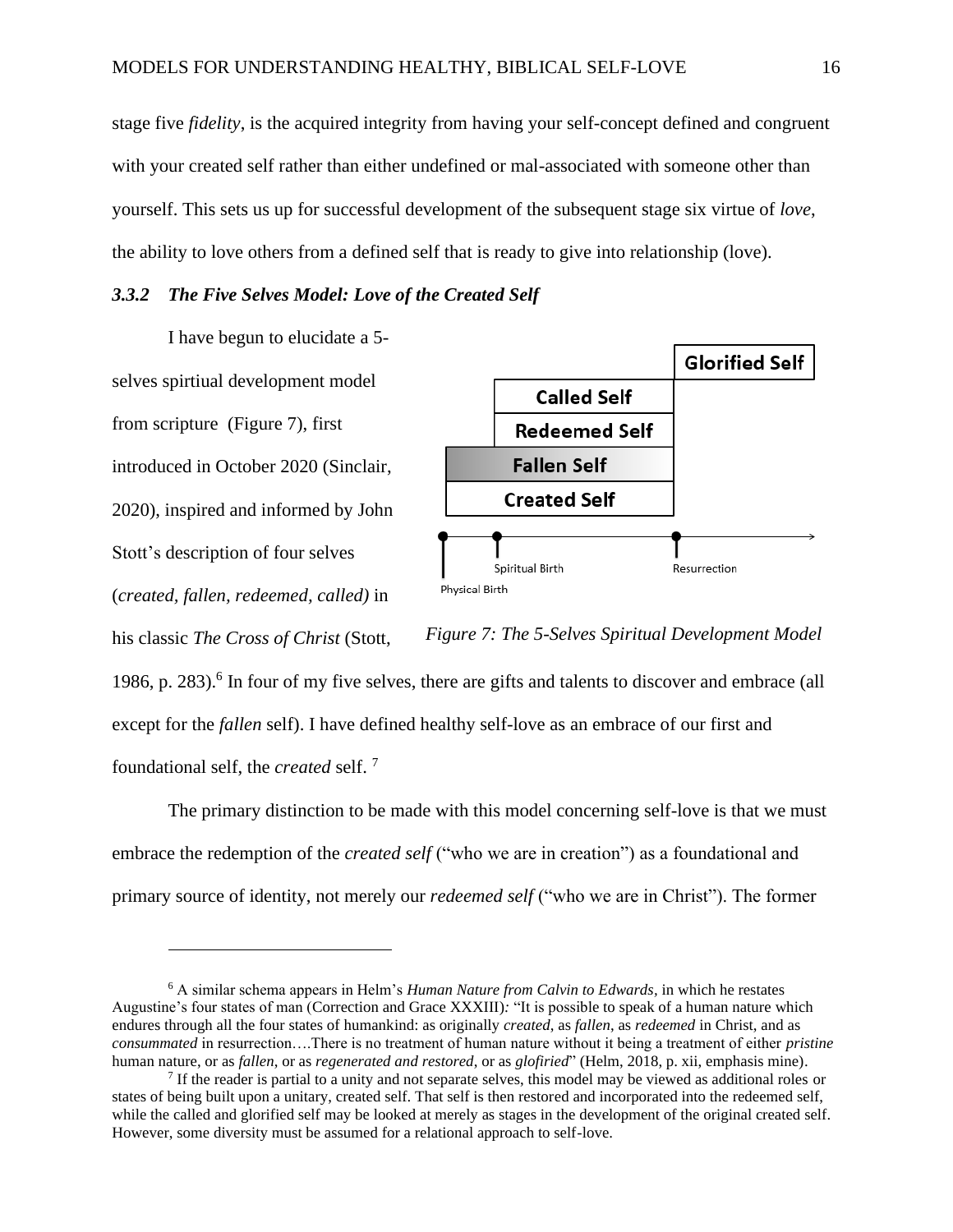includes our haecceitic attributes given in creation, while the latter includes gifts and characteristics only available in our redeemed self in Christ (which also may be unique but are generally thought of as universal). Focusing on the redeemed self while ignoring the created self may appear pious, but is in fact building on an absent or unrestored foundation. As mentioned in Erickson's model, if we lack a sense of true identity based on our created selves, we may either end up having a *diffuse* identity (no identity to share in relationship), or we may enter into a codependent *identity fusion*, where "fusion with another becomes identity loss" (Erikson, 1994, p. 168). This loss of personal identity is seen in many Christians who identify with Christ, but have no sense of their own callings and gifts because such specificity seems like selfish boasting. They are spiritual but soulless, often tormented by depression that is rooted in unrevolved selfidenity issues left unsolved by lack of a healthy self-love.

# **4 Objections**

### <span id="page-16-1"></span><span id="page-16-0"></span>**4.1 Whence self-denial?**

Perhaps the first and most natural challenge to the idea of radical self-love is the question of self-denial, an undeniable element of Christian spirituality (Luke 9:23). Within the five selves model, I propose that self-denial means two things – a *complete and regular denial of the fallen self*, and *an occasional, if not habitual denial of our created self*, i.e. our own potential and natural God-given inclinations, motivated by love for others and devotion to the calling of God. John Stott makes these same distinctions when discussing self-denial:

What we are (our self or personal identity) is partly the result of the creation (the image of God) and partly the result of the Fall (the image defaced). The self we are to deny, disown and crucify is our fallen self, everything within us that is incompatible with Jesus Christ (hence his commands 'let him deny himself' and then 'let him follow me'). The self we are to affirm and value is our created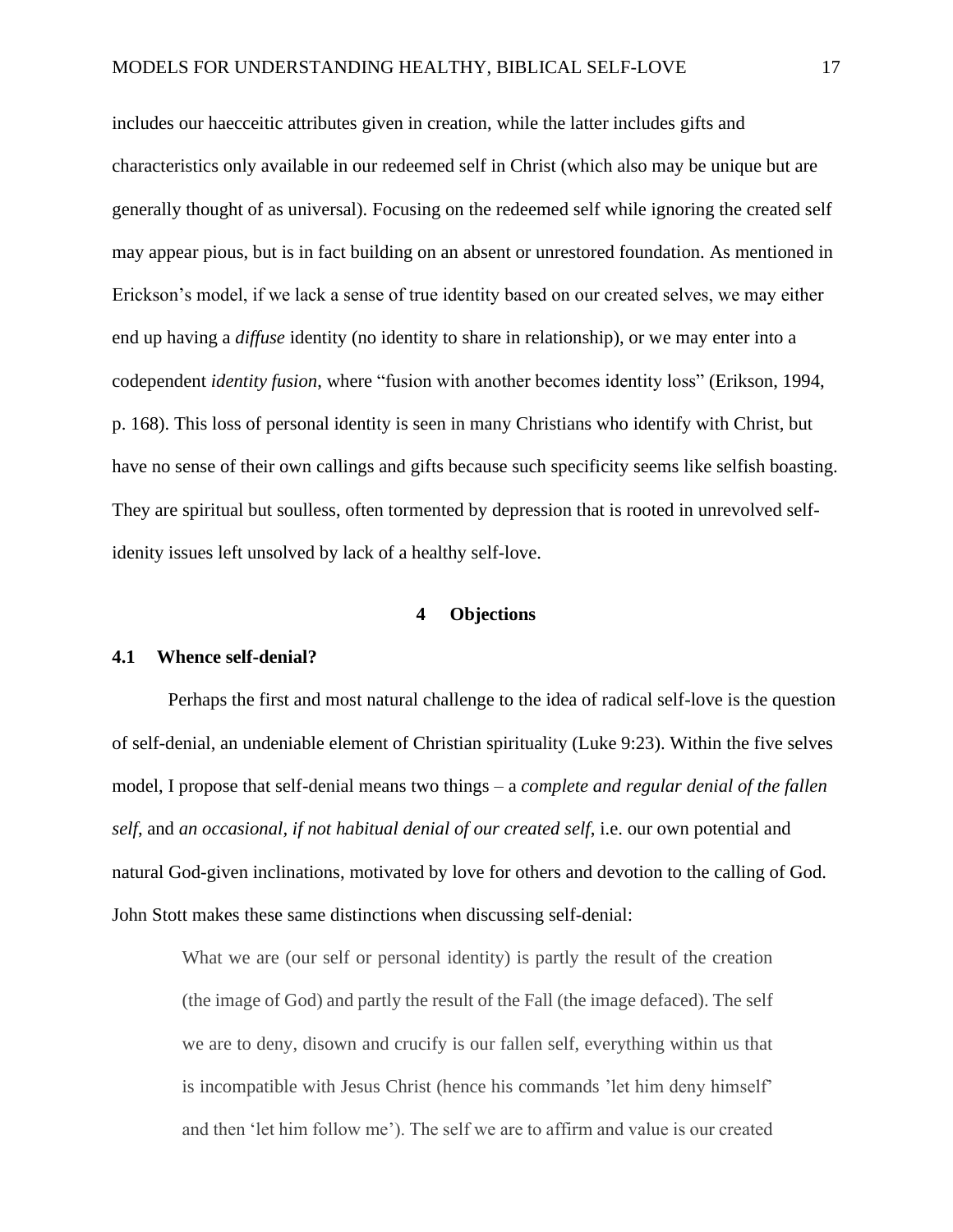self, everything within us that is compatible with Jesus Christ (hence his statement that if we lose ourselves by self-denial we will find ourselves). True self-denial (the denial of our false, fallen self) is not the road to self-destruction but the road to self-discovery….Sometimes, however, God calls us to deny to ourselves things which, though not wrong in themselves or attributable to the Fall, yet stand in the way of our doing his particular will for us. (Stott, 1986, pp. 282, 284)

#### <span id="page-17-0"></span>**4.2 How do we distinguish between healthy and unhealthy self-love?**

Scripture warns that "in the last days, men will be lovers of self…rather than lovers of God" (2 Timothy 3:2-4). This passage is often read as a mutually exclusive dichotomy, where the love of self is always opposed to love for God. However, in light of both Jesus' and Paul's overtures to positive self-love, it makes more sense to view this as a clear definition of the unhealthy kind of self-love – one that justifies sinful attitudes and behaviors that are part of the fallen self, as opposed to one that embraces our created self. This passage lists the specific attitudes and practices that this unhealthy self-love traffics in; "lovers of money, boastful, proud, abusive, disobedient to their parents, ungrateful, unholy, without love, unforgiving, slanderous, without self-control, brutal, not lovers of the good, treacherous, rash, conceited, lovers of pleasure."

#### <span id="page-17-1"></span>**4.3 How can we recognize and honor the created self if it is corrupted?**

The difficulty of being individuals in the middle of the sanctification process makes discernment of our created selves and living from our redeemed self a battle (cf. Paul's wrestling in Romans 7). In addition to the three guides we have through God's word and regeneration described in [§2.1 above](#page-5-0) (*the bible, the new self, the communication and love of the Spirit),* we can look to natural law and our own experience to determine what is true about ourselves. The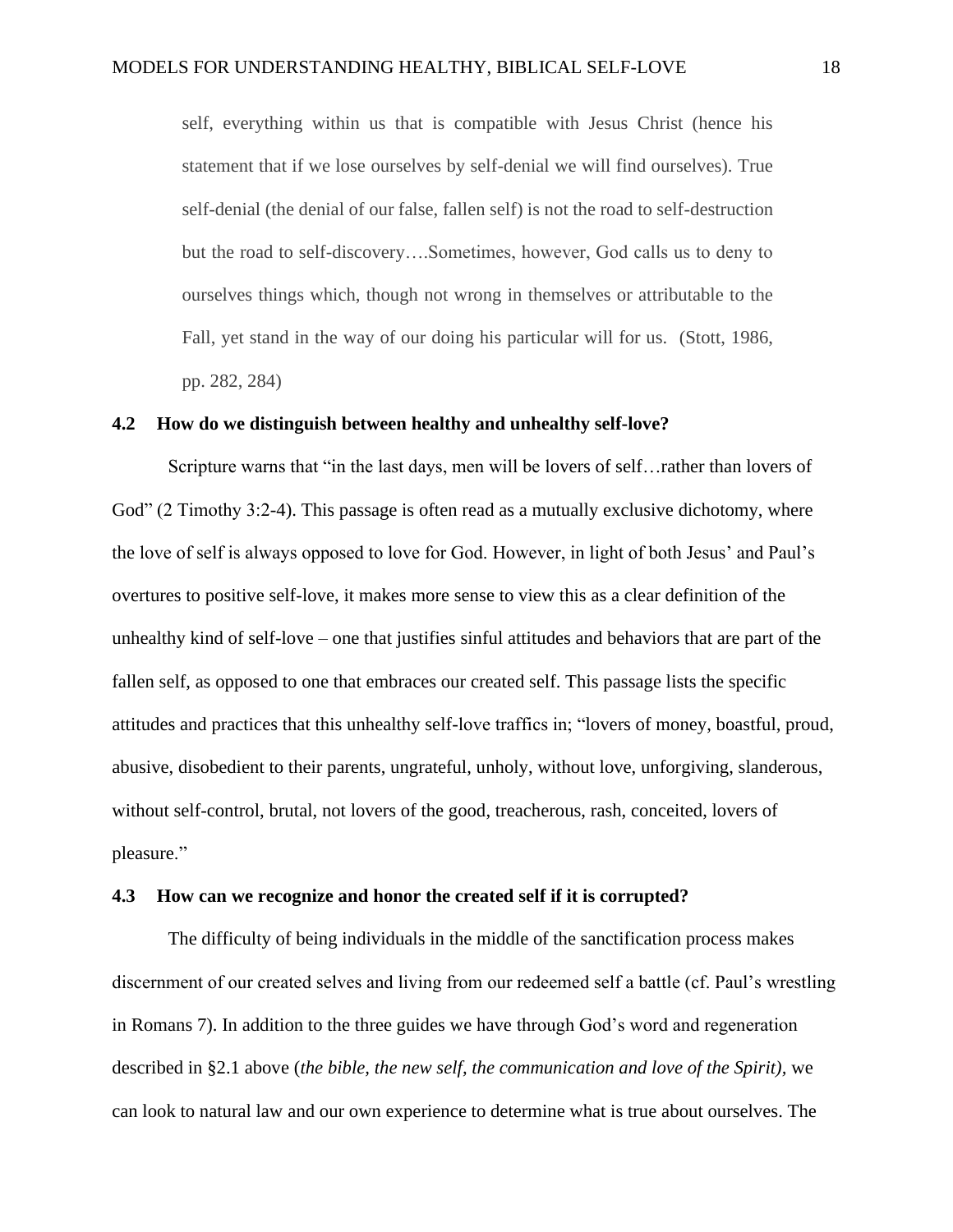primary measure of virtues and activities that identfiy our created purposes is a teliological argument – that divine purposes are attended by joy, happiness, and peace that indicate our created purposes. This measure is commonly asked as a question – "What activities can you get lost in? Where you lose track of time, feel joy and fulfillment, and have a sense of divine confirmation?"

Additionally, as a general rule, activities that lead to health and wellness may be congruent with our created selves, whereas those that lead to morbidity and mortality may be viewed with nearly as much doubt as those forbidden by scripture.

#### <span id="page-18-0"></span>**4.4 Can we get self-esteem merely from God's love?**

Can we rely solely on God's revelation of truth and His love for us to restore our selfesteem, and avoid the risks associated with self-love? Certainly, the ultimate arbiter of value and giver of love is God Himself. But the love of God for us, as transformative and foundational as it is, is limited in its effectiveness if we fail to *agree* with God that we are loved and lovable, beautiful and made in the image of God, and worthy of knowledge, embrace, and investment. A failure to agree with and actively participate in this and any truth stunts our growth. Additionally, from a VE position, our failure to embody love in our innermost being is an ethical failure. We are not only to let God love us, but teach us TO love, and enter into that process.

# <span id="page-18-1"></span>**4.5 Didn't Paul merely take a neutral, not radically positive view in Romans 12?**

For by the grace given me I say to every one of you: Do not think of yourself more highly than you ought, but rather think of yourself with sober judgment, in accordance with the faith God has distributed to each of you. (Romans 12:3)

This passage asks us to not think too highly of ourselves but lacks a statement against thinking too lowly of ourselves. It can be argued that on a continuum like that proposed in [§3.1.3](#page-12-0)  [above,](#page-12-0) Paul is at best arguing for a *neutral* position. However, in affirming that they ought to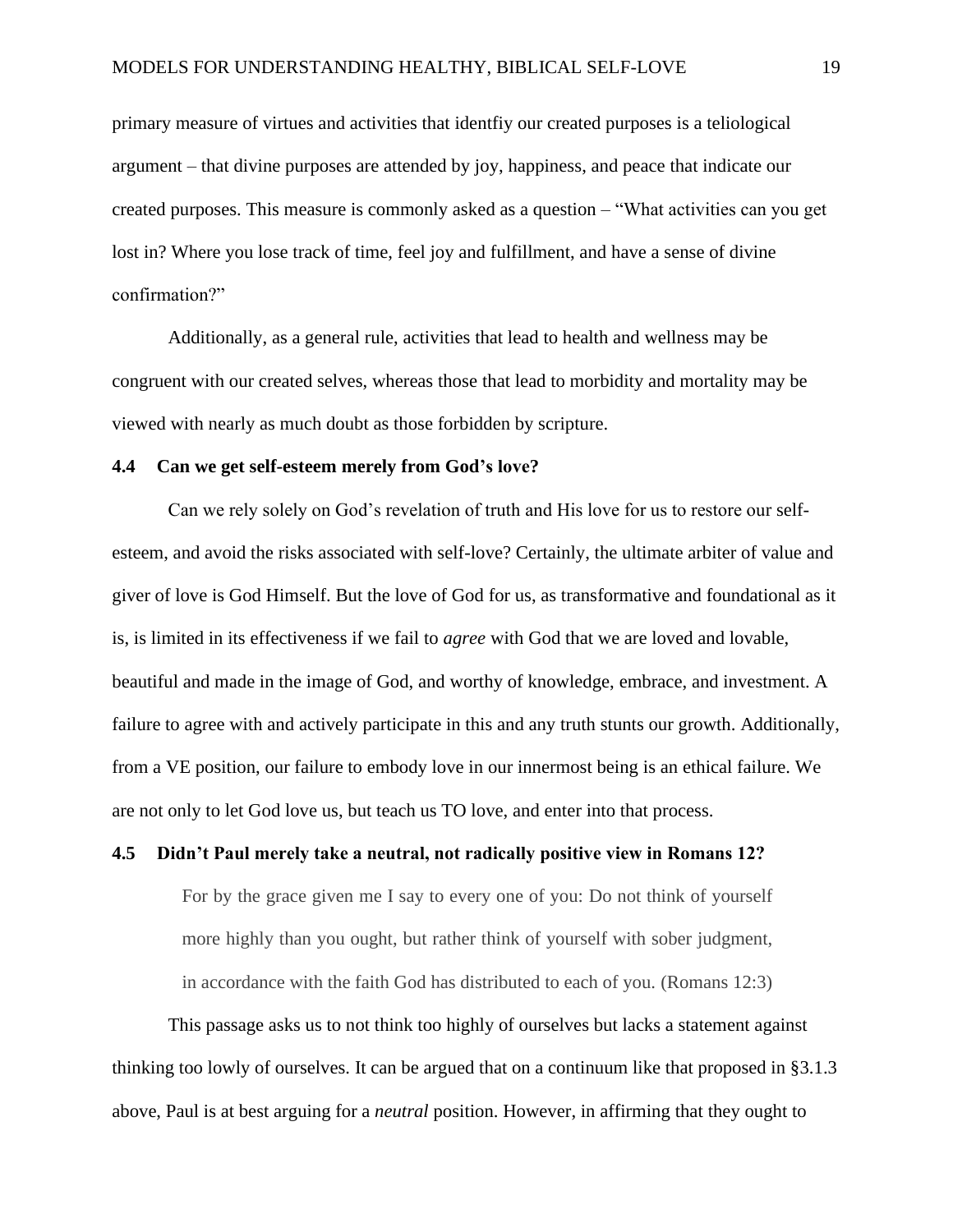"think…in accordance with the faith God has distributed to each," he is at least asking us to acknowledge the good things we have received in our *redeemed* self, which may be halfway towards a positive affirmation and embrace of our *created* self.

It is admitted hat healthy self-love in scripture is more assumed than explicitly taught, though seen more than obliquely in Jesus' command to love neighbor as self and in Paul's admonition that husbands ought to love their wives as their own bodies, since "no one ever hated their bodies" (Ephesians 5:29) (I suppose Paul never met a modern buleimic!). This absence of explicit radical self-love in scripture, if not in this specific passage, does not invalidate such selflove, but may merely reflect a focus on God as source and savior. This is a decent objection, but within the larger biblical, rational, and experiential frameworks presented here, radical, healthy self-love is still congruent with this passage and the rest of scripture.

### <span id="page-19-0"></span>**4.6 Aren't personality tests just an exercise in self-absorption?**

The popularity of personality tests in Evangelicalism, even those with possible pagan religious roots such as the enneagram<sup>8</sup>, can be viewed in one of two ways. Negatively, this trend can be viewed as a continued slide into *moralistic therapeutic deism* (Smith, 2009), selfishness, and secular or new-age deceptions. However, I argue that the lack of healthy self-love in our doctrine and resulting Christian culture and the valid need for healthy self-knowledge and selflove is often filled by primarily unbiblical sources. Not all self-knowledge tools are illegitimate

<sup>&</sup>lt;sup>8</sup> The origin of the enneagram is debated, some claiming that its 9 archetypes trace back to the  $4<sup>th</sup>$  century Christian ascetic Evagrius Ponticus (Wiltse, 2011), while others also trace it's recent incarnations to new age Armenian mystic George Ivanovich Gurdjieffian (Maitri, 2001). Major Christian publishers such as Nelson, InterVarsity Press, Crossroad, and Zondervan all have extensive enneagram offerings (Cron & Stabile, 2016; Heuertz & Rohr, 2017; McCord & Hinton, 2019; Rohr & Ebert, 2001), but many Christians are now testifying to the occult and anti-biblical thought involved in enneagram mania (Doreen Virtue, 2020)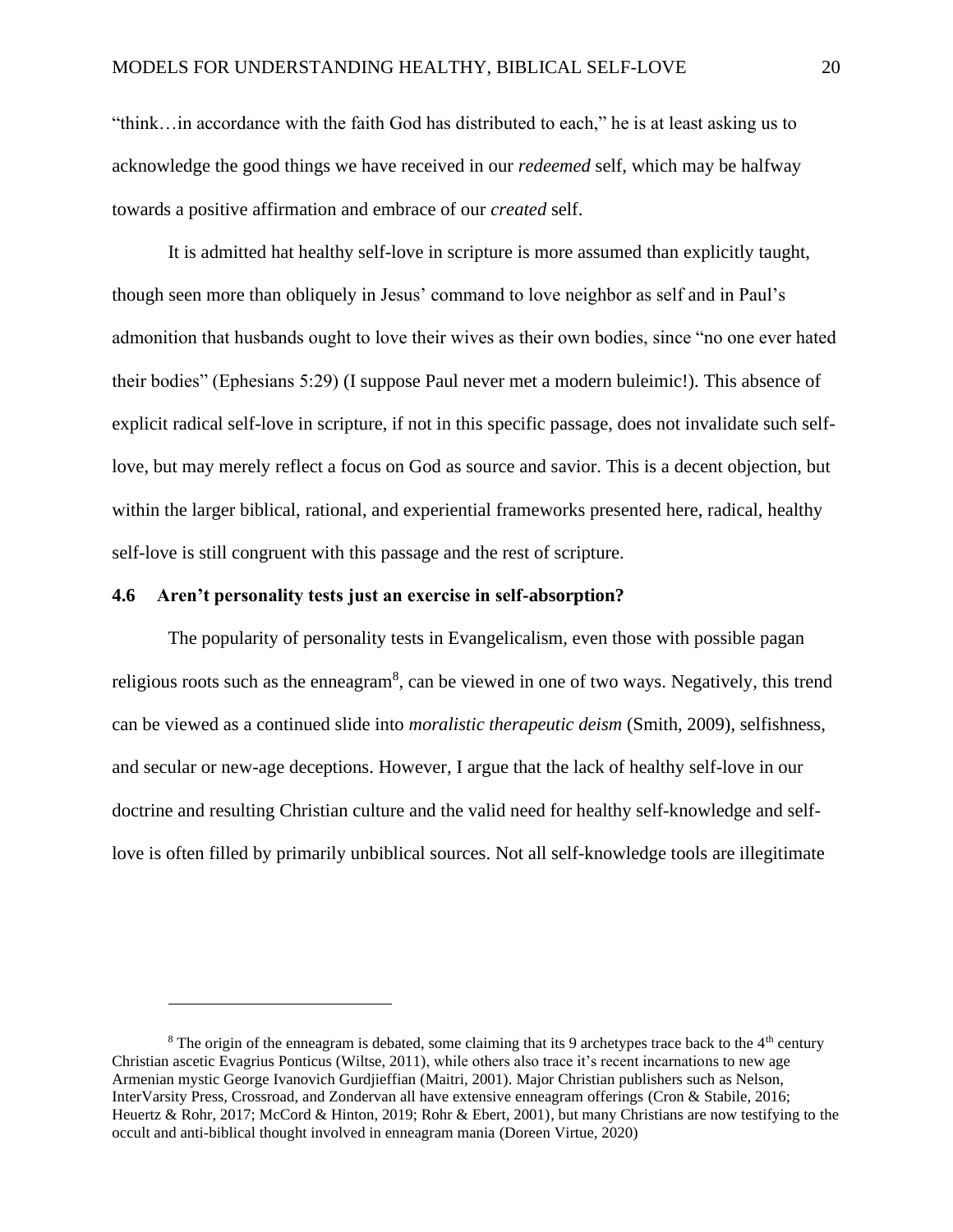or incongruent with biblical faith, and some can meet our need to know ourselves, love ourselves, and give our healthy selves in service to God.<sup>9</sup>

### **5 Conclusion**

<span id="page-20-0"></span>A biblical definition of and implementation of healthy self-love is a necessary part of Christian spirituality. Jesus' recapitulation of the two great commandments assumes such healthy self-love and provides principles for its implementation within a framework of love for God and others. The alarming risks of preaching a radical, foundational grace are also aroused by the preaching of radical self-love, but can be ameliorated by the same safeguards of God's word and regeneration. Additionally, as grace is a foundation for properly motivated works, self-love is a foundation for properly motivated love of others. The absence of such teachings and practices in the Church has perpetuated emotional ill health and has stunted the ability to love well. Fears of selfishness and idolization of one's own potential are real, but should not be cause for abandoning healthy self-love. Rather, such grace should be encouraged within the framework of God's word, regeneration, and service to others.

# **6 References**

<span id="page-20-1"></span>Arnold, M. E. (2017). Supporting Adolescent Exploration and Commitment: Identity Formation, Thriving, and Positive Youth Development. *Journal of Youth Development*, *12*(4), 1–15. https://doi.org/10.5195/jyd.2017.522

<sup>9</sup> Traditionally, an evangelical approach to self-knowledge consists merely of a "spiritual gifts inventory" (Arthur et al., 2010; Stanley, 2010; Wagner, 2017) which is too narrowly biblical and not comprehensive in assessing one's created gifts – in fact, spiritual gifts are more a part of the redeemed self, and this is another incomplete approach in the individual's desire to know themselves. However, attempts to merge spiritual gifts inventories with the popular DISC and Myers-Briggs profiles have been created (Carbonell, 2006; Johnson, 2014), and Nelson Bolles perennial favorite *What Color is Your Parachute* has some very helpful self-knowledge tools, as well as a Christian subtext that is explicit in the How to Find Your Mission in Life appendix (Bolles, 2005, 2005).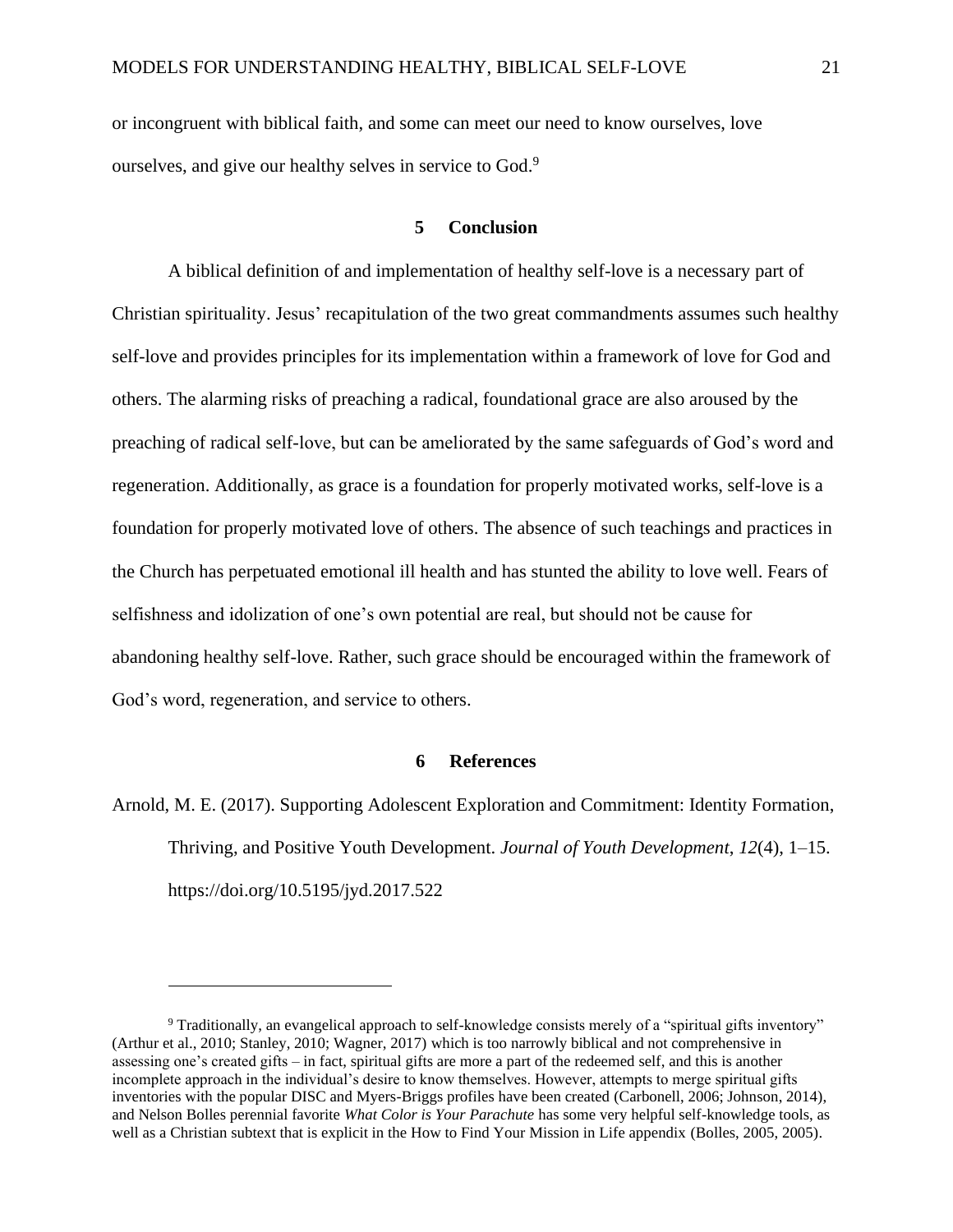- Bradshaw, J. (1990). *Homecoming: Reclaiming and championing your inner child*. Bantam Books.
- Cashdan, S. (1988). *Object Relations Therapy: Using the Relationship*. W. W. Norton & Company.
- Cron, I. M., & Stabile, S. (2016). *The Road Back to You: An Enneagram Journey to Self-Discovery*. IVP Books.
- Eckhart, M. translated by R. B. B. (1941). *Meister Echart: The Celebrated 14th. Century Mystic and Scolastic Meister Eckhart. A Central Sourcce and Inspiration of Dominent Currents in Philosophy and Theology Sine Aquinas with the Text of His Historic Defense Against Heresy.* Harper Torchbooks.
- Erikson, E. H. (1993). *Childhood and Society* (2nd ed. edition). W. W. Norton & Company.
- Erikson, E. H. (1994). *Identity: Youth and Crisis*. W. W. Norton & Company.
- Fowler, J. W. (1995). *Stages of Faith: The Psychology of Human Development and the Quest for Meaning*. HarperCollins.
- Frame, J. M. (2017). *Theology in Three Dimensions: A Guide to Triperspectivalism and Its Significance*. P & R Publishing.
- Fromm, E., Ashen, R. N., & Anshen, R. N. (1989). *The Art of Loving* (Highlighting edition). Perennial.
- Graves, C. W. (1981, May). *Summary Statement: The emergent, cyclical, double-helix model of the adult human biopsychosocial systems*.

http://clarewgraves.com/articles\_content/1981\_handout/1981\_summary.pdf

Graves, C. W. (2004). *Levels of Human Existence*.

Heuertz, C. L., & Rohr, R. (2017). *The Sacred Enneagram: Finding Your Unique Path to Spiritual Growth*. Zondervan.